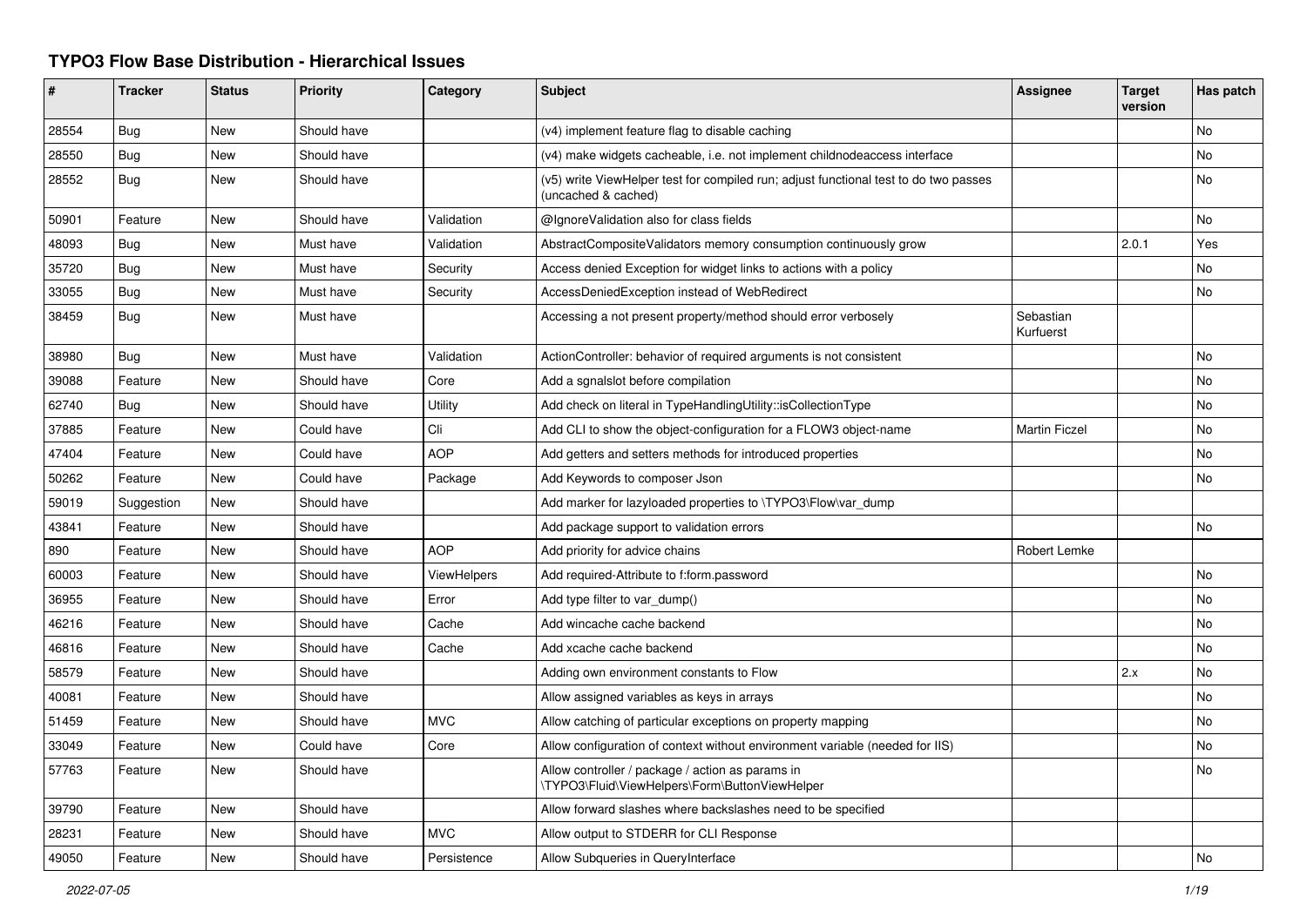| #     | <b>Tracker</b> | <b>Status</b> | <b>Priority</b>      | Category    | <b>Subject</b>                                                                                          | <b>Assignee</b>        | <b>Target</b><br>version | Has patch |
|-------|----------------|---------------|----------------------|-------------|---------------------------------------------------------------------------------------------------------|------------------------|--------------------------|-----------|
| 36410 | Feature        | New           | Should have          | ViewHelpers | Allow templates to send arguments back to layout                                                        |                        |                          | No        |
| 2974  | Bug            | New           | Must have            | <b>AOP</b>  | Aspect / Proxy Cache is not emptied automatically if an interface used for<br>introduction was modified | Robert Lemke           |                          |           |
| 42407 | Story          | <b>New</b>    | Should have          |             | Asset Management                                                                                        |                        | 2.1                      |           |
| 48355 | Feature        | New           | Could have           |             | Assign output of viewhelper to template variable for further processing.                                |                        |                          |           |
| 55954 | Bug            | New           | Should have          |             | Associations to ValueObjects should not be cascade all'd                                                |                        |                          | No.       |
| 12863 | Bug            | New           | Should have          | Core        | Attributes of a viewhelper can't contain a '-'                                                          | Sebastian<br>Kurfuerst |                          | No        |
| 36508 | <b>Bug</b>     | New           | Should have          | Security    | AuthenticationProvider Request Patterns                                                                 |                        |                          | No.       |
| 44684 | <b>Bug</b>     | New           | Should have          |             | Authorization header redirect in .htaccess strips the Basic-prefix                                      |                        |                          |           |
| 1785  | Feature        | New           | Must have            | Cache       | Automatic garbage collection for expired cache entries                                                  |                        |                          |           |
| 33587 | Feature        | New           | Should have          | Resource    | Automatically remove unused Resources                                                                   |                        |                          | No.       |
| 55199 | Feature        | New           | Should have          | Cli         | Avoid Buffering of Shell output                                                                         |                        |                          | No        |
| 46545 | Feature        | New           | Should have          |             | Better support for arrays in options of SelectViewHelper                                                |                        |                          | No.       |
| 9950  | Task           | New           | Should have          | ViewHelpers | Binding to nested arrays impossible for form-elements                                                   |                        |                          |           |
| 53189 | <b>Bug</b>     | New           | Should have          |             | Blog tutorial no longer works                                                                           | <b>Philipp Maier</b>   |                          | No.       |
| 59023 | Bug            | New           | Should have          | Property    | BooleanConverter should not convert empty values to boolean                                             |                        |                          | <b>No</b> |
| 54446 | <b>Bug</b>     | New           | Should have          | Cache       | Cache filebackend 'include once'                                                                        |                        |                          | <b>No</b> |
| 42520 | <b>Bug</b>     | New           | Must have            | Core        | Cache must be flushed globally for package state changes                                                |                        |                          | No        |
| 60181 | Feature        | New           | Could have           | View        | Caching mechanism for Fluid Views/Templates                                                             |                        |                          | No        |
| 58744 | Bug            | New           | Should have          |             | Can not split configuration in settings.yaml                                                            |                        |                          | No        |
| 52430 | <b>Bug</b>     | New           | Should have          |             | Cannot convert from UUID to auto-increment ID                                                           |                        |                          | No        |
| 8463  | Feature        | New           | Should have          | Security    | Check security policy for objects reconstituted in the session scope                                    |                        |                          |           |
| 8462  | Feature        | New           | Should have          | Security    | Check subobjects in query rewriting                                                                     |                        |                          |           |
| 38130 | Feature        | New           | Should have          |             | Checkboxes and multiple select fields should have an assignable default value                           |                        |                          | No.       |
| 52509 | Bug            | New           | Should have          |             | Child-Object's Identifier get's lost on Form-Submission with Validation Error                           |                        |                          |           |
| 39432 | Task           | New           | Should have          |             | Clarify introducing properties                                                                          |                        |                          |           |
| 52909 | Bug            | New           | Should have          | Core        | Class Loader fallback to non-proxy hides fatal errors                                                   |                        |                          | No        |
| 53533 | <b>Bug</b>     | New           | Should have          | Reflection  | Class reflection assumes reverse PSR-0, can lead to fail in autoloader                                  |                        |                          | No        |
| 26664 | Task           | New           | Won't have this time | ViewHelpers | Clean up Form ViewHelpers                                                                               |                        |                          | No        |
| 47052 | <b>Bug</b>     | New           | Should have          |             | Clear doctrine caches after migration applied                                                           |                        |                          |           |
| 58622 | Feature        | New           | Must have            | Core        | Clearer Exception: Array to string conversion                                                           |                        |                          | No        |
| 51183 | Task           | New           | Should have          |             | CLI improvements                                                                                        |                        |                          |           |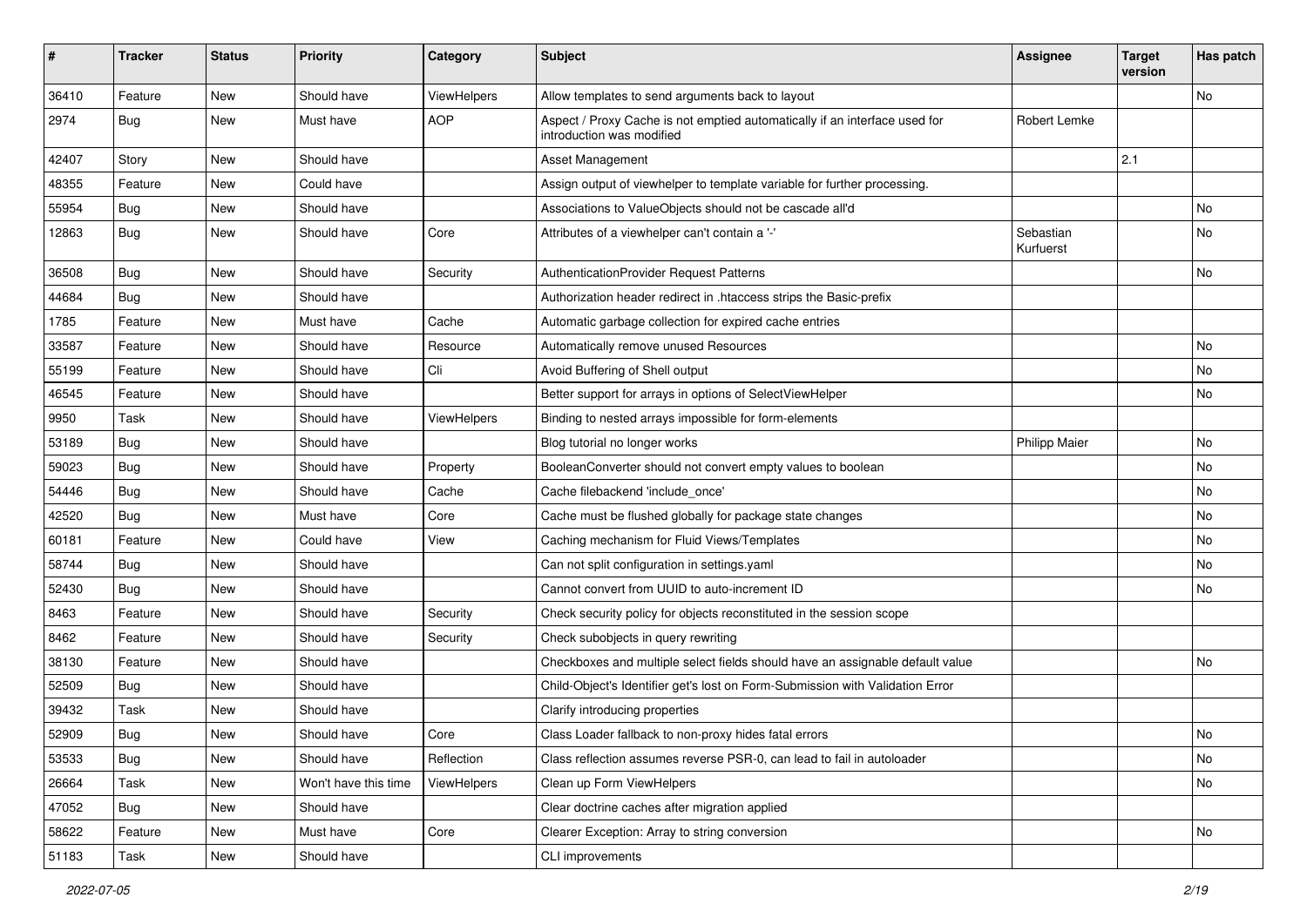| ∦     | <b>Tracker</b> | <b>Status</b> | <b>Priority</b> | Category    | <b>Subject</b>                                                                                       | <b>Assignee</b>  | <b>Target</b><br>version | Has patch |
|-------|----------------|---------------|-----------------|-------------|------------------------------------------------------------------------------------------------------|------------------|--------------------------|-----------|
| 30428 | Feature        | <b>New</b>    | Should have     | <b>MVC</b>  | Cloning of request arguments                                                                         |                  |                          |           |
| 41843 | Bug            | New           | Should have     |             | Composer and rename issues (umbrella issue)                                                          |                  |                          |           |
| 53961 | Bug            | New           | Should have     |             | Composer installer scripts create a .Packages folder                                                 |                  |                          |           |
| 46910 | Feature        | New           | Should have     |             | Composer integration - PackageStates.php                                                             |                  |                          | No.       |
| 47419 | Bug            | New           | Must have       |             | Composer issues                                                                                      |                  | 2.0.1                    |           |
| 57437 | Bug            | New           | Should have     | Package     | Composer package replacement is not supported                                                        |                  |                          | No        |
| 3755  | Task           | New           | Must have       | - Testing - | Concurrency stress testing and cache mechanism                                                       |                  |                          |           |
| 7608  | Feature        | New           | Could have      | Core        | Configurable shorthand/object accessor delimiters                                                    |                  |                          | Yes       |
| 33710 | Feature        | New           | Should have     |             | Configuration based on Domain                                                                        |                  |                          | No.       |
| 48898 | <b>Bug</b>     | New           | Must have       | Security    | configuration for roles fails if one of Policy yaml files contain empty "roles array"                | Christian Müller | 2.0.1                    | No        |
| 53224 | Bug            | New           | Should have     | Object      | Constructor in subclass breaks call chain leading to missing identifier / uuid                       |                  |                          | No.       |
| 31210 | Bug            | New           | Must have       | Object      | constructor of proxy class not compatible with interfaces defening a constructor                     |                  |                          | No        |
| 42606 | <b>Bug</b>     | New           | Must have       | Security    | Content Security with nested objects                                                                 |                  |                          | No.       |
| 56573 | Bug            | New           | Should have     | Persistence | Converting by Flow\Identity                                                                          |                  |                          | <b>No</b> |
| 41148 | <b>Bug</b>     | New           | Must have       |             | Converting of ValueObjects                                                                           |                  |                          | No        |
| 47073 | <b>Bug</b>     | New           | Must have       | Http        | Cookie causes Error after Update                                                                     |                  |                          | No.       |
| 65684 | Bug            | New           | Should have     |             | Could not acquire lock for ClassLoader cache creation                                                | Sebastian Heuer  |                          | No        |
| 3580  | Feature        | New           | Must have       | <b>MVC</b>  | Create an administration panel for the FLOW3 Development context                                     |                  |                          |           |
| 30937 | <b>Bug</b>     | New           | Should have     | ViewHelpers | CropViewHelper stringToTruncate can't be supplied so it can't be easily extended                     |                  |                          | Yes       |
| 3725  | Feature        | New           | Could have      | ViewHelpers | <b>CSS Engine</b>                                                                                    | Christian Müller |                          | No        |
| 46066 | Bug            | New           | Should have     | 118n        | Currency formatter uses wrong format for ISO 4217 currency codes                                     |                  |                          | No        |
| 51286 | Task           | New           | Should have     |             | Custom error views should introduce a controller context somehow                                     |                  |                          | No        |
| 58976 | Bug            | New           | Should have     |             | debug_backtrace                                                                                      |                  |                          |           |
| 54284 | Bug            | New           | Should have     | ViewHelpers | Default Option for Switch/Case VH                                                                    |                  |                          | No.       |
| 51312 | Bug            | New           | Should have     | Core        | Default php error handler generates warning (when loading<br>TYPO3\Flow\Error\Exception class)       |                  | 2.0                      | No        |
| 48430 | <b>Bug</b>     | New           | Should have     |             | Default validator-messages are not correctly formatted                                               |                  |                          | No        |
| 1907  | Feature        | New           | Could have      | Core        | Default values for view helpers based on context                                                     |                  |                          |           |
| 44244 | Bug            | New           | Should have     | Persistence | defaultOrderings aren't applied on related objects                                                   |                  |                          | No        |
| 47638 | <b>Bug</b>     | New           | Should have     |             | Delete a ValueObject by its identity                                                                 |                  |                          |           |
| 35831 | <b>Bug</b>     | New           | Must have       |             | Deleting or unpublishing of a resource deletes all published symlinks<br>(Web/_Resources/Persistent) |                  |                          | No        |
| 29425 | Bug            | New           | Should have     | Persistence | Deletion of a blog post with resources fails with FK constraint error                                |                  |                          |           |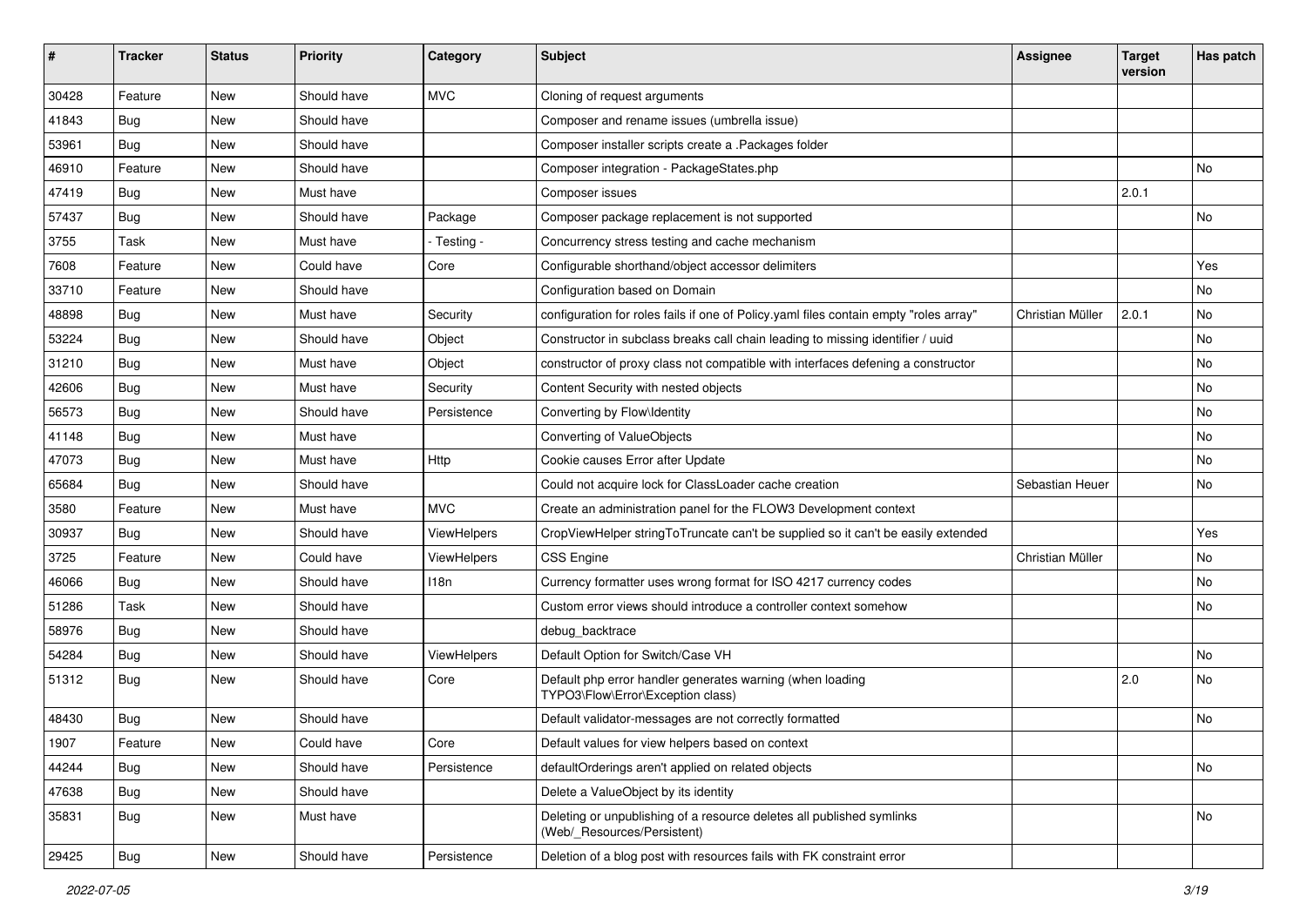| #     | <b>Tracker</b> | <b>Status</b> | <b>Priority</b> | Category                  | <b>Subject</b>                                                                                          | <b>Assignee</b>     | <b>Target</b><br>version | Has patch |
|-------|----------------|---------------|-----------------|---------------------------|---------------------------------------------------------------------------------------------------------|---------------------|--------------------------|-----------|
| 5442  | Feature        | <b>New</b>    | Should have     | Security                  | Destroy session / logout user on deleting an account                                                    | Andreas<br>Förthner |                          |           |
| 45611 | <b>Bug</b>     | New           | Could have      | Security                  | Destruction of session after logout should be configurable                                              |                     |                          | No        |
| 50255 | Bug            | <b>New</b>    | Should have     |                           | Different collations runnig migrate/update                                                              |                     |                          |           |
| 55831 | Feature        | New           | Should have     |                           | Different scenarios for session settings                                                                |                     |                          | <b>No</b> |
| 54146 | Bug            | New           | Should have     | Security                  | Different sorting of arguments in ACL Patterns doesnt work                                              | Christian Müller    |                          | No        |
| 58408 | Task           | New           | Should have     |                           | Disable manualy persisting                                                                              |                     |                          | No        |
| 51188 | Bug            | New           | Should have     | Persistence               | Doctrine does not respect AOP-injected properties                                                       |                     |                          | No        |
| 51489 | Bug            | New           | -- undefined -- | Annotations               | Doctrine\Common\Annotations\AnnotationException thrown in file<br>AnnotationException.php               |                     |                          | <b>No</b> |
| 42465 | Task           | New           | Should have     | Documentation             | Document i18n settings                                                                                  |                     | 2.0.1                    | No        |
| 44148 | Bug            | New           | Should have     |                           | Documentation for executeCommand() needs clarification                                                  |                     | 2.0.1                    | No        |
| 46716 | Bug            | New           | Must have       | Object                    | Empty class names in Dependencylnjection proxy code when using Caches /<br>Factory-created dependencies |                     | 2.0.1                    | No        |
| 3587  | Feature        | New           | Could have      | Validation                | Enforce validation rules for value objects already in constructor                                       |                     |                          |           |
| 55870 | Feature        | New           | Must have       |                           | Enhance f:form.textfield or add a f:form.datefield VH with enhanced validation and<br>propertymapping   | Christian Müller    |                          | No.       |
| 13045 | Bug            | New           | Should have     |                           | Entity decode of strings are different between if-conditions and output of variable                     |                     |                          |           |
| 53177 | Feature        | New           | Should have     | Security                  | entity resource policy value support for `this`                                                         |                     |                          | No        |
| 43967 | Bug            | New           | Should have     | Persistence               | Error in evaluating orphanRemoval in Flow Annotation driver                                             |                     |                          | <b>No</b> |
| 48873 | Bug            | New           | Should have     | Error Handler<br>Report - | Error when calling resourceManager->deleteResource on unpublished Resource                              |                     |                          | <b>No</b> |
| 37831 | Task           | New           | Could have      | - Testing -               | Evaluate using PHP 5.4's internal web server for Functional Testing                                     |                     |                          | No        |
| 45640 | <b>Bug</b>     | New           | Could have      | Persistence               | Every relation is set to cascade=all if the related entity is no aggregate root                         |                     |                          | No        |
| 52945 | Bug            | New           | Should have     |                           | Excluded classes should only be excluded from reflection but still autoloaded                           |                     |                          | <b>No</b> |
| 45153 | Feature        | New           | Should have     |                           | f:be.menus.actionMenuItem - Detection of the current select option is insufficient                      |                     |                          | <b>No</b> |
| 62346 | Feature        | New           | Could have      | Core                      | f:comment should have high precende                                                                     |                     | 3.x                      | No        |
| 49600 | <b>Bug</b>     | New           | Should have     | ViewHelpers               | f:form tag shown as a HTML on frontend                                                                  |                     |                          | No        |
| 58921 | <b>Bug</b>     | New           | Should have     |                           | f:form.* VHs crash if NOT inside f:form but followed by f:form                                          |                     |                          | No        |
| 31955 | Feature        | New           | Should have     | Widgets                   | f:uri.widget                                                                                            |                     |                          | No        |
| 37619 | <b>Bug</b>     | New           | Should have     | ViewHelpers               | Fatal Error when using variable in name attribute of Section ViewHelper                                 |                     |                          | No        |
| 53262 | <b>Bug</b>     | New           | Should have     | Cache                     | FileBakend have some race condition                                                                     | Dominique Feyer     |                          | Yes       |
| 36510 | Feature        | New           | Should have     |                           | Firewall Redirect?                                                                                      |                     |                          | No        |
| 58975 | Bug            | New           | Must have       | Documentation             | Fix command for Linux in Qucikstart documentation                                                       |                     |                          | No        |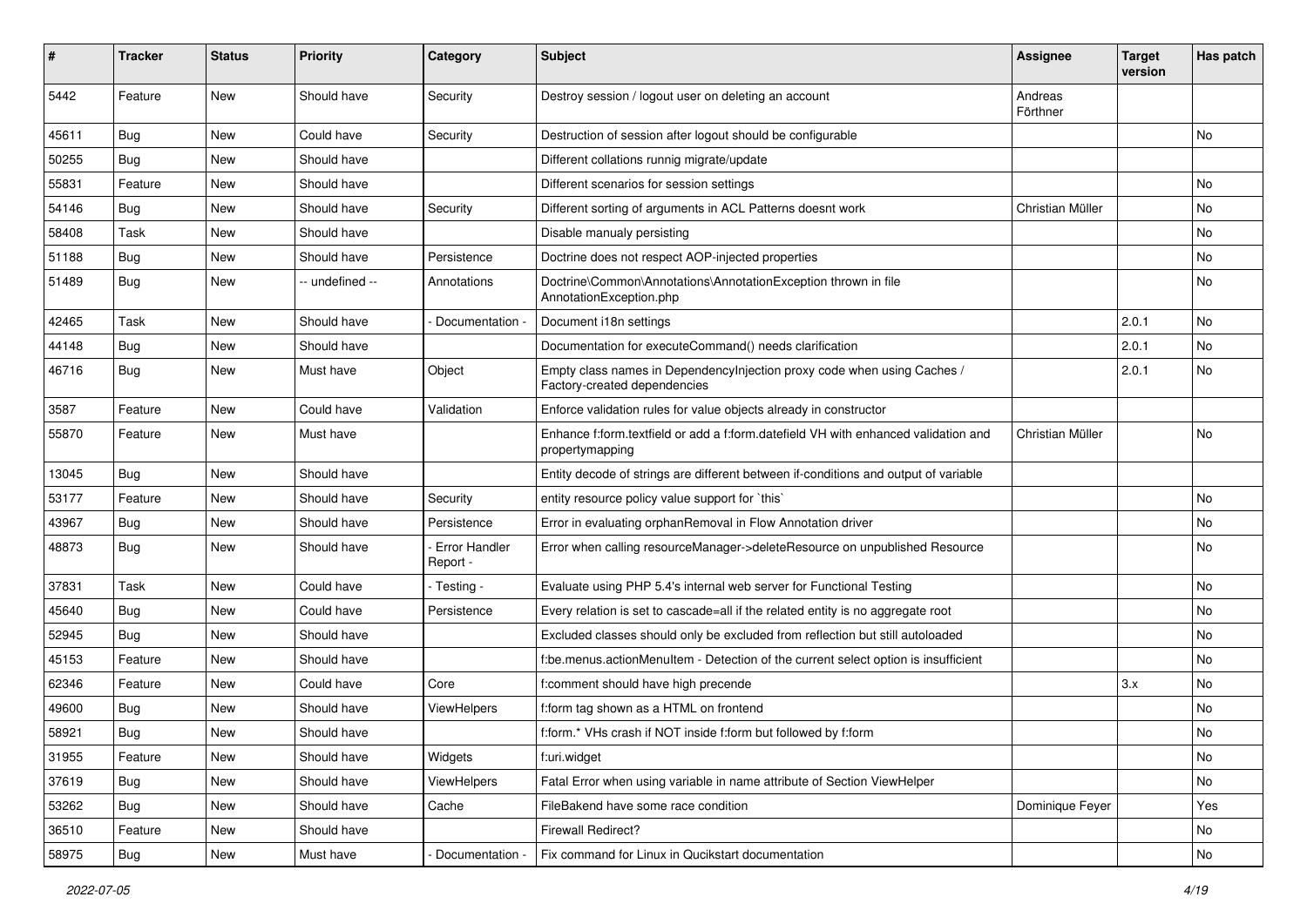| #     | <b>Tracker</b> | <b>Status</b> | <b>Priority</b> | Category    | <b>Subject</b>                                                                                | <b>Assignee</b>     | <b>Target</b><br>version | Has patch |
|-------|----------------|---------------|-----------------|-------------|-----------------------------------------------------------------------------------------------|---------------------|--------------------------|-----------|
| 55937 | Bug            | New           | Must have       | Session     | FlashMessage queue is lost                                                                    |                     |                          | No        |
| 56544 | <b>Bug</b>     | New           | Must have       | Core        | FLOW Exception on tar package inclusion via composer                                          |                     |                          | No        |
| 10472 | Feature        | New           | Could have      | Core        | Fluid Standalone distribution                                                                 |                     |                          | No        |
| 49038 | Bug            | New           | Must have       |             | form.select does not select the first item if prependOptionValue is used                      |                     |                          | No        |
| 8648  | <b>Bug</b>     | New           | Should have     | ViewHelpers | format.crop ViewHelper should support all features of the crop stdWrap function               |                     |                          | No        |
| 58983 | <b>Bug</b>     | New           | Should have     |             | format.date does not respect linebreaks and throws exception                                  |                     |                          | No        |
| 47669 | Task           | New           | Should have     |             | FormViewHelper does not define the default request method                                     |                     |                          | No        |
| 30424 | <b>Bug</b>     | New           | Must have       | <b>MVC</b>  | Forward object arguments with changes                                                         |                     |                          |           |
| 45394 | Task           | <b>New</b>    | Should have     | View        | Forwardport Unit test for standalone view                                                     |                     |                          | No        |
| 47487 | <b>Bug</b>     | New           | Should have     | Core        | Functional test classes in package without classes are not compiled                           |                     | 2.0.1                    | No        |
| 33308 | Task           | New           | Should have     |             | General date and time handling rules                                                          |                     |                          |           |
| 31002 | <b>Bug</b>     | New           | Should have     | Reflection  | Generated __sleep method handles static properties as members.                                |                     |                          |           |
| 46010 | <b>Bug</b>     | New           | Should have     | Persistence | Generating a DiscriminatorMap with base class in different namespace does not<br>work         |                     |                          | No        |
| 47429 | Bug            | <b>New</b>    | Should have     | Security    | Global policy files no longer allowed                                                         |                     |                          | No        |
| 56602 | Major Feature  | New           | Should have     | Persistence | Handling Of Multi Identity Entities                                                           |                     |                          | No        |
| 38875 | Suggestion     | New           | Should have     |             | Have a Translator object available in action controllers                                      |                     |                          |           |
| 58184 | Major Feature  | New           | Should have     | Http        | HTTP request argument building for different use cases                                        |                     |                          | No        |
| 36495 | Bug            | New           | Should have     | Persistence | HTTP Response is sent before persistence preventing Exceptions to be displayed on<br>redirect |                     |                          | No.       |
| 28136 | Feature        | New           | Should have     | Persistence | HTTP Semantics for Transactions and more                                                      |                     |                          | No.       |
| 51763 | <b>Bug</b>     | New           | Should have     | Http        | HttpRequest always returns content of the current request                                     |                     |                          | No        |
| 59084 | <b>Bug</b>     | New           | Should have     |             | if 403 Exception show reason                                                                  |                     |                          | No.       |
| 32105 | Bug            | New           | Must have       | Security    | Ignore Validation ignored if ACL is set for this controller action                            |                     |                          | No        |
| 56639 | Feature        | New           | Must have       |             | Implement "getPrivateStorageUriByResource()" for recieving (image-) file URIs                 | Robert Lemke        | 2.x                      |           |
| 38379 | Feature        | New           | Should have     |             | Implement a Eel-ViewHelper                                                                    |                     |                          |           |
| 6602  | Feature        | New           | Could have      | Security    | Implement after invocation handling                                                           | Andreas<br>Förthner |                          |           |
| 38065 | Feature        | New           | Must have       | Security    | Implement content security for DQL queries                                                    | Andreas<br>Förthner |                          | No        |
| 3621  | Feature        | New           | Should have     | Security    | Implement dynamic firewall filter registration                                                | Andreas<br>Förthner |                          |           |
| 6178  | Feature        | New           | Should have     | Validation  | Implement FileType and FileSize validators                                                    |                     |                          |           |
| 35709 | Task           | New           | Should have     | Cli         | Implement global Command aliases                                                              |                     |                          | No        |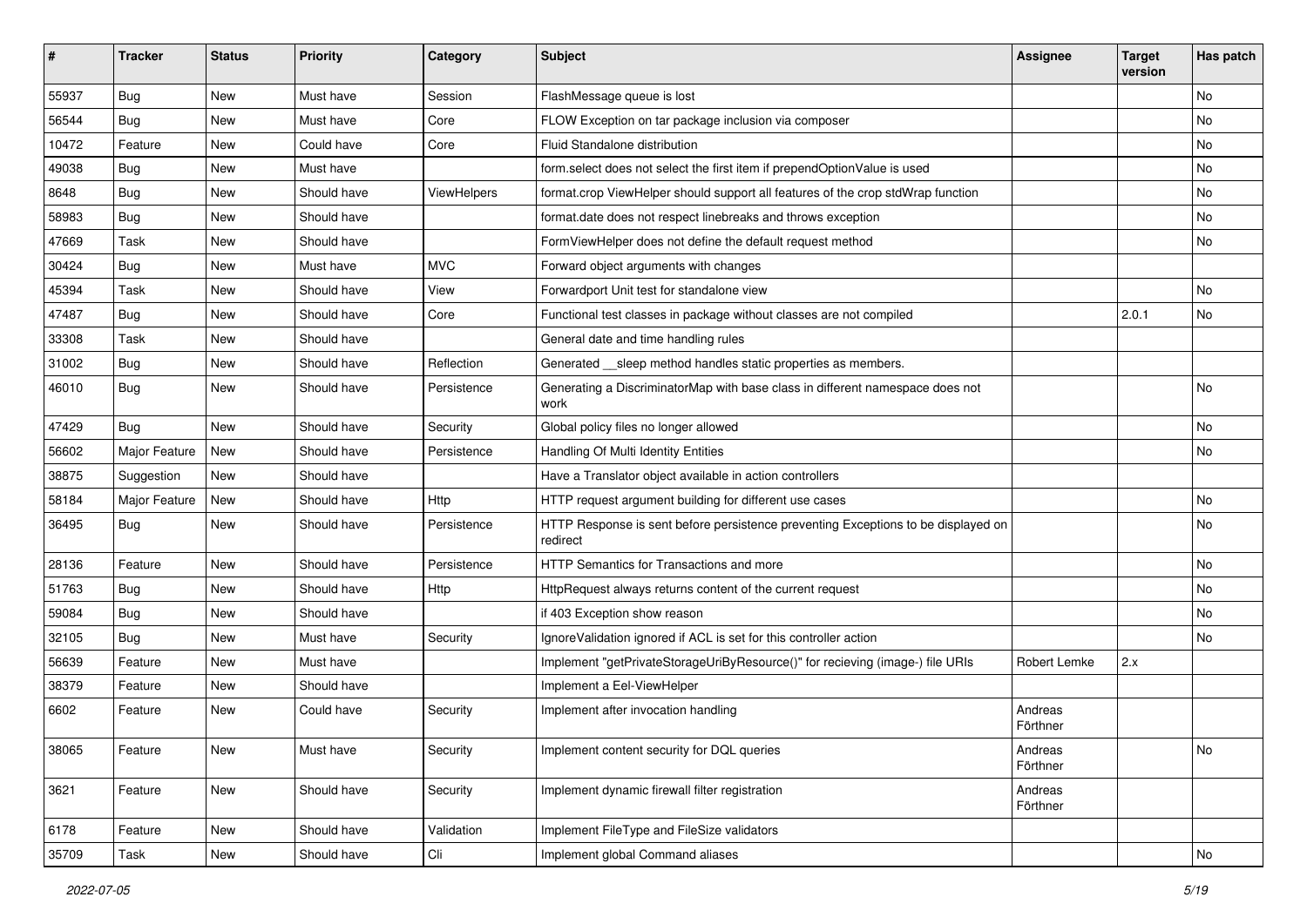| #     | <b>Tracker</b> | <b>Status</b> | <b>Priority</b> | Category             | <b>Subject</b>                                                                                        | <b>Assignee</b>         | <b>Target</b><br>version | Has patch |
|-------|----------------|---------------|-----------------|----------------------|-------------------------------------------------------------------------------------------------------|-------------------------|--------------------------|-----------|
| 32985 | Feature        | <b>New</b>    | Should have     | Utility              | Implement Processing Rules when merging numerically-indexed arrays                                    |                         |                          | No        |
| 3585  | Major Feature  | New           | Should have     |                      | Implement support for value objects                                                                   |                         |                          | No        |
| 3619  | Feature        | New           | Should have     | Security             | Implement System Policy Support/System Security                                                       | Andreas<br>Förthner     |                          |           |
| 46063 | Feature        | New           | Should have     | Security             | Implement username password provider with "remember me" persistent cookie                             | Christopher<br>Hlubek   |                          | No.       |
| 47950 | Bug            | New           | Should have     | Resource             | import of remote resources                                                                            |                         | 2.0.1                    | No        |
| 46120 | Bug            | New           | Must have       | Documentation        | Important step missing in the installation chapter                                                    |                         |                          | No        |
| 50382 | Task           | New           | Should have     | Command              | Impossible to use arguments in CLI that are added by overriding<br>initializeCommandMethodArguments() |                         |                          | No        |
| 41832 | Task           | New           | Should have     | Package              | Improve error handling for incompatible packages                                                      | Christian Jul<br>Jensen |                          | No        |
| 46009 | Task           | New           | Should have     | Persistence          | Improve error message for missing class in Flow annotation driver                                     |                         |                          | No        |
| 32035 | Task           | New           | Should have     | Core                 | Improve fluid error messages                                                                          |                         |                          | Yes       |
| 4704  | Feature        | New           | Should have     | Core                 | Improve parsing exception messages                                                                    |                         |                          |           |
| 35970 | Task           | New           | Should have     |                      | Improve performance of Utility/Arrays::integerExplode by using array_map                              |                         |                          | No        |
| 51811 | <b>Bug</b>     | New           | Should have     |                      | Improve session handle when the authenticated account is removed from persitance                      | Dominique Feyer         |                          | Yes       |
| 51530 | Task           | New           | Should have     |                      | Improve speed of Files::readDirectoryRecursively using RecursiveDirectoryIterator?                    |                         |                          | No        |
| 28553 | Bug            | New           | Should have     |                      | improve XHProf test setup                                                                             |                         |                          | No        |
| 56237 | Task           | <b>New</b>    | Should have     |                      | in-line (Condition) ViewHelpers should not evaluate on parsing                                        |                         |                          | No        |
| 43541 | Bug            | New           | Should have     | Core                 | Incomplete classes path detection for PSR-0                                                           |                         | 2.0.1                    | No        |
| 37571 | <b>Bug</b>     | New           | Must have       | <b>AOP</b>           | Inherited proxies fail when implementing clone                                                        |                         |                          | No        |
| 29794 | Feature        | New           | Should have     |                      | Initialize collections in generated models                                                            |                         |                          |           |
| 54593 | Bug            | New           | Must have       |                      | ini_get return value has changed for PHP >=5.3.0 -> changed check-implementation<br>needed!           |                         |                          |           |
| 33293 | Bug            | New           | Should have     |                      | Injection to private variable results in injection of the the wrong class                             |                         |                          | No        |
| 53180 | Bug            | New           | Must have       | <b>Build Process</b> | InjectSettings doesnt work on inheritance (Level 2)                                                   |                         |                          |           |
| 57885 | <b>Bug</b>     | New           | Must have       |                      | Inputs are cleared from a second form if the first form produced a vallidation error                  |                         |                          | No        |
| 28964 | Feature        | New           | Could have      |                      | Integrate Behat tool for BDD                                                                          |                         |                          |           |
| 57450 | <b>Bug</b>     | New           | Should have     | Validation           | International E-Mail addresses (umlauts, etc.) are not validated correctly                            |                         |                          | No        |
| 48409 | Feature        | New           | Could have      | SignalSlot           | Introduce new Annotation "Slot" for wiring signal and slots                                           |                         |                          | No        |
| 27045 | <b>Bug</b>     | New           | Should have     | <b>AOP</b>           | Introduced properties are not available in the reflection service during a compile run                |                         |                          |           |
| 57815 | Bug            | New           | Should have     | Resource             | Invalid resources are saved in the persistent resources folder                                        |                         |                          | No        |
| 35083 | Bug            | New           | Should have     | Object               | involving SecurityContext in Widget's __wakeup situation leads to an exception                        |                         |                          | No        |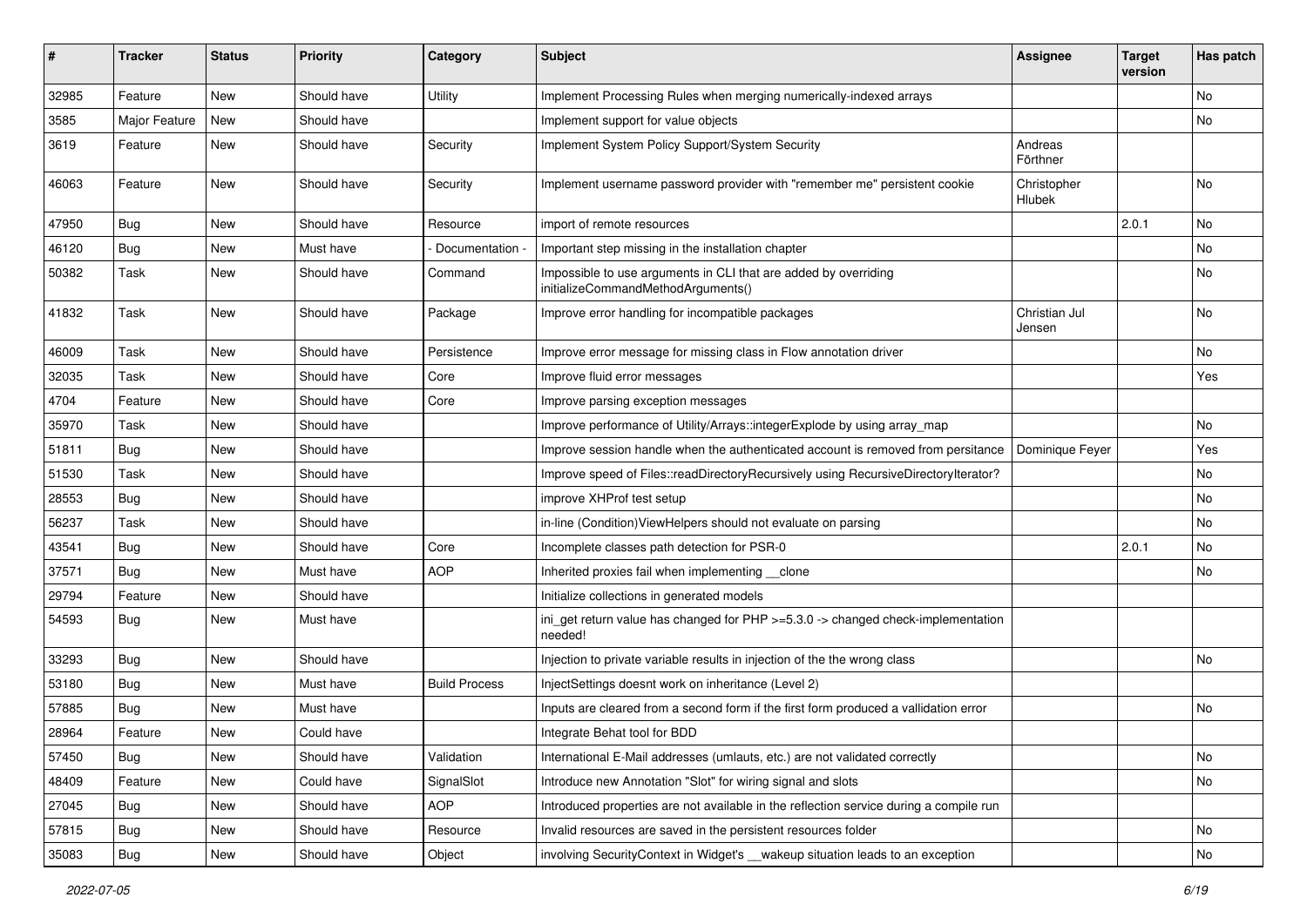| ∦     | <b>Tracker</b> | <b>Status</b> | <b>Priority</b>      | Category      | <b>Subject</b>                                                                                    | <b>Assignee</b>              | <b>Target</b><br>version | Has patch     |
|-------|----------------|---------------|----------------------|---------------|---------------------------------------------------------------------------------------------------|------------------------------|--------------------------|---------------|
| 37095 | Feature        | <b>New</b>    | Should have          |               | It should be possible to set a different template on a Fluid TemplateView inside an<br>action     | Christopher<br><b>Hlubek</b> |                          | No            |
| 51972 | <b>Bug</b>     | New           | Should have          |               | Joins for every deep property constraint make cartesian selection                                 | Adrian Föder                 |                          | Yes           |
| 34404 | Bug            | <b>New</b>    | Should have          |               | JsonView transformObject does not respect_descendAll configuration                                |                              |                          | No            |
| 50869 | <b>Bug</b>     | New           | Could have           |               | key() invoked on object                                                                           |                              |                          | No            |
| 56555 | Bug            | New           | Should have          |               | Kickstart creates wrong labels in New.html                                                        |                              |                          |               |
| 32294 | Feature        | New           | Should have          |               | Lazy initialization of loggers                                                                    |                              |                          | No            |
| 35783 | Feature        | New           | Should have          | Object        | Lifecycle method after property mapping                                                           |                              |                          | No.           |
| 51100 | Feature        | New           | Must have            | ViewHelpers   | Links with absolute URI should have the option of URI Scheme                                      |                              |                          | No            |
| 42408 | Story          | New           | Could have           |               | Locale Detection / Selection                                                                      |                              | 2.1                      |               |
| 46097 | Bug            | New           | Must have            | Session       | Logged in user gets session of an other logged in user                                            | Robert Lemke                 |                          | No            |
| 44563 | Feature        | New           | Should have          | Security      | Logged in users via HTTP Basic always get re-authenticated                                        |                              |                          | No            |
| 53971 | Feature        | New           | Should have          |               | Login functionality                                                                               |                              |                          |               |
| 34816 | Feature        | New           | Should have          | Security      | Long text encryption                                                                              |                              |                          | No            |
| 33069 | Task           | New           | Should have          | Command       | Make command output sparse, implement generic verbose switch                                      |                              |                          | No            |
| 42240 | Task           | New           | Should have          |               | Make Eel usable outside of TYPO3 Flow                                                             |                              |                          |               |
| 47075 | Feature        | New           | Should have          | Resource      | Make Exception more meaningful                                                                    |                              |                          | No            |
| 27607 | Bug            | New           | Must have            | Core          | Make Fluid comparisons work when first element is STRING, second is NULL.                         |                              |                          | No            |
| 26658 | Task           | New           | Won't have this time | ViewHelpers   | Make Form ViewHelpers consistent                                                                  |                              |                          | No            |
| 45103 | Feature        | New           | Should have          | Resource      | Make static resource URI generation available outside of Fluid                                    |                              |                          | No            |
| 30555 | Feature        | New           | Could have           | Core          | Make TagBuilder more extensible                                                                   |                              |                          | No            |
| 44123 | Feature        | New           | Should have          |               | Make the "Flow requires the PHP setting "date.timezone"" error more beautiful                     |                              |                          | No            |
| 28549 | Bug            | New           | Should have          |               | make widgets cacheable, i.e. not implement childnodeaccess interface                              |                              |                          | No            |
| 47456 | Feature        | New           | Should have          | Validation    | ManyToOne and OneToOne Relations of Objects passed as Action Argument are<br>loaded automatically |                              |                          | No            |
| 44542 | Task           | New           | Should have          | Documentation | Mention the risk of requestPatterns regarding foreign package's SecurityContext<br>usage          | Adrian Föder                 |                          | No            |
| 59244 | Feature        | New           | Should have          |               | Message or Container needs context                                                                |                              |                          | No            |
| 49373 | <b>Bug</b>     | New           | Must have            | Security      | Methods policy with key "Controllers" is ignored                                                  |                              |                          | $\mathsf{No}$ |
| 52014 | <b>Bug</b>     | New           | Should have          | Persistence   | Migration makes fields NOT NULL even though not true                                              |                              |                          | No            |
| 57972 | <b>Bug</b>     | New           | Should have          | Documentation | Missing @ManyToOne in example for resource                                                        |                              |                          | No            |
| 54458 | <b>Bug</b>     | New           | Should have          | Package       | Missing Version Number in packages                                                                |                              |                          | No            |
| 42397 | Feature        | New           | Should have          |               | Missing viewhelper for general links                                                              |                              |                          | No            |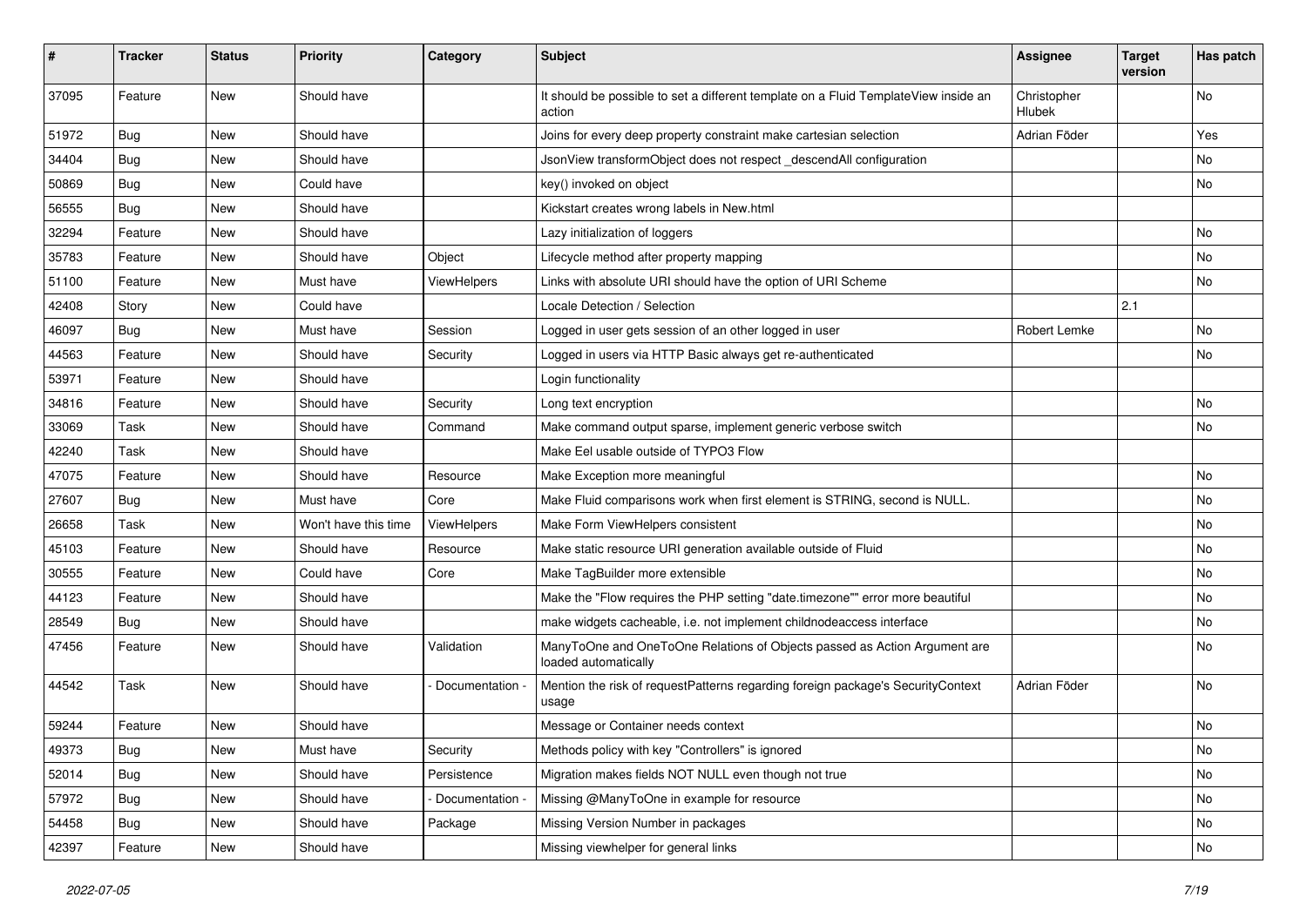| #     | <b>Tracker</b> | <b>Status</b> | <b>Priority</b> | Category                  | <b>Subject</b>                                                                          | <b>Assignee</b> | <b>Target</b><br>version | Has patch |
|-------|----------------|---------------|-----------------|---------------------------|-----------------------------------------------------------------------------------------|-----------------|--------------------------|-----------|
| 35781 | Feature        | New           | Should have     | Validation                | Model validation                                                                        |                 |                          | No.       |
| 53620 | <b>Bug</b>     | New           | Should have     | Package                   | Move Classes/TYPO3/Flow/Composer to own Package                                         |                 |                          | No        |
| 59322 | <b>Bug</b>     | New           | Should have     | Persistence               | Mssing field exception should show missing migrations as well                           |                 |                          | No.       |
| 40064 | Bug            | New           | Must have       | ViewHelpers               | Multiselect is not getting persisted                                                    |                 |                          | No        |
| 26745 | Feature        | New           | Should have     | <b>MVC</b>                | MVC should know about entities lying in the session                                     |                 |                          | No        |
| 58894 | <b>Bug</b>     | New           | Must have       | Error Handler<br>Report - | MySQL max key length exceeded during Neos setup                                         |                 | 2.x                      | No        |
| 31262 | Feature        | New           | Should have     | Object                    | Named arguments in Objects.yaml for constructor arguments                               |                 |                          | No        |
| 40283 | <b>Bug</b>     | New           | Should have     | Object                    | New constructor in grandparent class not called                                         |                 |                          | No.       |
| 30425 | <b>Bug</b>     | New           | Should have     | Security                  | New methods are not updated in Policies during Development                              |                 |                          |           |
| 36559 | Feature        | New           | Could have      |                           | New widget progress bar                                                                 |                 |                          | Yes       |
| 54451 | Bug            | <b>New</b>    | Must have       |                           | No functionality at Apache environments with suexec                                     |                 |                          | No        |
| 33078 | <b>Bug</b>     | New           | Should have     | Security                  | No Redirect to Login                                                                    |                 |                          | No        |
| 49566 | Bug            | New           | Should have     | Property                  | NULL source values are not handled correctly                                            | Adrian Föder    |                          | No.       |
| 49372 | <b>Bug</b>     | New           | Should have     |                           | ObjectConverter ignores implemented interface when mapping subtype                      |                 |                          | No        |
| 56036 | Feature        | New           | Should have     |                           | Optimize autoloading                                                                    |                 |                          | No.       |
| 56486 | Feature        | New           | Should have     |                           | Optimize the ObjectManager for performance                                              |                 |                          | No        |
| 36804 | <b>Bug</b>     | New           | Should have     | Persistence               | Orphaned entities within aggregates are not removed                                     |                 |                          | No        |
| 51847 | Bug            | New           | Should have     | Reflection                | Overiding controller actions with other required parameter sets results in fatal error. |                 | 2.x                      | No        |
| 58927 | <b>Bug</b>     | New           | Should have     | Security                  | Overlapping ressouce definitions in Policy.yaml resolved incorrectly                    |                 | 2.1                      | No        |
| 30418 | Feature        | New           | Should have     | Core                      | Package bootstrapping following dependencies                                            |                 |                          |           |
| 5774  | Feature        | New           | Should have     | Package                   | Package Manager should clear all cache entries tagged with %PACKAGE%                    |                 |                          |           |
| 45386 | <b>Bug</b>     | New           | Could have      |                           | Package::buildArrayOfClassFiles tries to determine class names from file paths          |                 |                          | No        |
| 54549 | Bug            | New           | Must have       |                           | PackageManager::createPackage is incompatible to PackageManagerInterface                |                 |                          | No        |
| 60271 | Feature        | <b>New</b>    | Should have     |                           | Paginate viewhelper, should also support arrays                                         |                 |                          | No        |
| 36655 | <b>Bug</b>     | New           | Should have     | Widgets                   | <b>Pagination Links</b>                                                                 |                 |                          | No        |
| 56074 | <b>Bug</b>     | New           | Should have     |                           | Parse errors cause meaningless Flow exception messages.                                 | Adrian Föder    | 2.x                      |           |
| 57374 | Bug            | New           | Should have     | Session                   | Persisted entities saved in session are not resolved                                    |                 | 2.x                      | No        |
| 45384 | Bug            | New           | Must have       | Widgets                   | Persisted entity object in widget-configuration cannot be deserialized (after reload)   |                 | 2.0.1                    | No        |
| 45669 | Bug            | New           | Should have     |                           | PersistentObjectConverter does not convert ValueObjects by __identity                   |                 |                          | No        |
| 56859 | <b>Bug</b>     | New           | Should have     |                           | PHP Warning: TYPO3 Flow Error Exception.php not present in Data/Temporary               |                 |                          |           |
| 52185 | Bug            | New           | Could have      | Utility                   | PositionalArraySorter should detect recursive dependencies                              |                 |                          | No        |
| 48862 | Feature        | New           | Should have     | Monitor                   | Possibility to exclude package from file monitoring                                     |                 |                          | No        |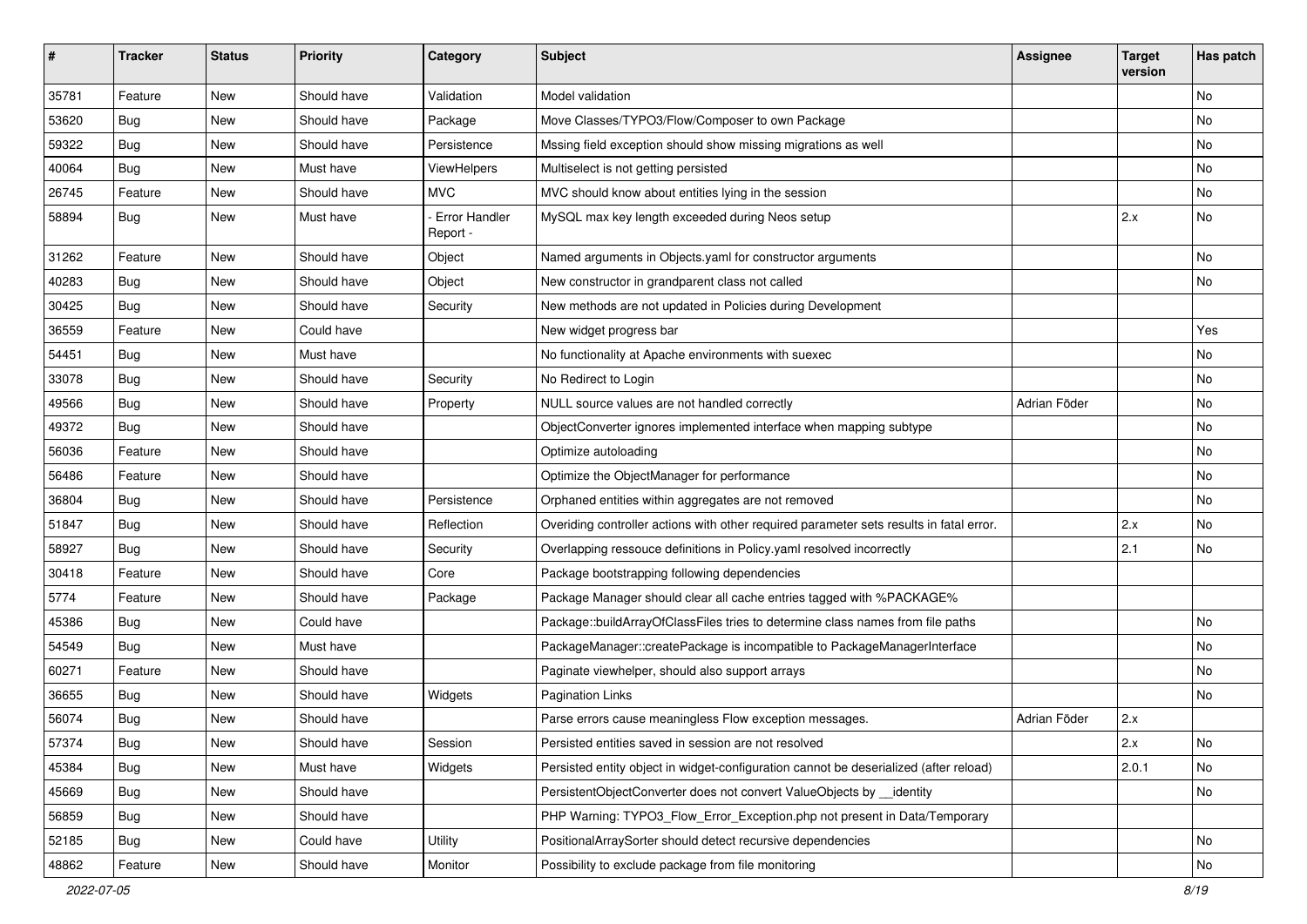| #     | <b>Tracker</b> | <b>Status</b> | <b>Priority</b> | Category           | <b>Subject</b>                                                                                                                                          | Assignee            | <b>Target</b><br>version | Has patch |
|-------|----------------|---------------|-----------------|--------------------|---------------------------------------------------------------------------------------------------------------------------------------------------------|---------------------|--------------------------|-----------|
| 44078 | Task           | <b>New</b>    | Should have     |                    | Probably false behavior in symlinked environment                                                                                                        |                     |                          |           |
| 9968  | Feature        | New           | Should have     | Security           | Promote security publishing configuration automatically when persisting models                                                                          | Andreas<br>Förthner |                          |           |
| 59858 | Bug            | <b>New</b>    | Must have       |                    | Property <path>\CoffeeBean::\$Persistence_Object_Identifier does not exist</path>                                                                       |                     | 2.x                      |           |
| 56107 | Bug            | New           | Should have     | Property           | Property mapping configuration only supports one wildcard at a time                                                                                     |                     |                          | No        |
| 47637 | Bug            | New           | Should have     |                    | Property with @ORM\Column(nullable=true,type="decimal",scale=2) results as type<br>"string" in Collection Objects and not as expected as "double"       |                     |                          |           |
| 50342 | Bug            | <b>New</b>    | Could have      |                    | PropertyMapper: Use of interface method before implementation check                                                                                     |                     |                          | No.       |
| 29202 | Task           | <b>New</b>    | Should have     | Documentation      | Provide a Cherokee Server Configuration for FLOW3                                                                                                       |                     |                          |           |
| 6603  | Feature        | New           | Must have       | Security           | Provide a policy management API                                                                                                                         | Andreas<br>Förthner |                          |           |
| 52590 | Feature        | New           | Should have     |                    | Provide a way to get the Doctrine QueryBuilder                                                                                                          |                     |                          | No.       |
| 29476 | Feature        | New           | Should have     |                    | Provider rendering time and query count for request                                                                                                     |                     |                          |           |
| 42101 | <b>Bug</b>     | New           | Must have       | Object             | Proxyclasses are not rebuild in Development context unless cache is empty                                                                               |                     | 2.0.1                    | No        |
| 9537  | Feature        | New           | Should have     | Persistence        | Query criterions should be able to compare whole objects                                                                                                |                     |                          |           |
| 44738 | Feature        | New           | Must have       | Validation         | Re-Validation of argument's custom validators                                                                                                           |                     |                          | No        |
| 36634 | <b>Bug</b>     | New           | Should have     |                    | Reconstituted entities do not have their properties set when initializeObject() is called                                                               |                     |                          | No        |
| 36633 | Bug            | <b>New</b>    | Should have     |                    | Reconstituted entities should not have the FLOW3_Persistence_clone property set                                                                         |                     |                          | No.       |
| 43947 | Bug            | New           | Should have     |                    | Redirect to login after Session timeout                                                                                                                 |                     |                          | No        |
| 36509 | Feature        | New           | Should have     |                    | redirect ToUri to an uri with acl forces a 403 because of missing csrf token.                                                                           |                     |                          | No        |
| 25907 | Task           | <b>New</b>    | Should have     | <b>MVC</b>         | Referrer should only contain the URI of the previous request                                                                                            |                     |                          |           |
| 39791 | Bug            | <b>New</b>    | Must have       | Reflection         | Reflection data of old aspect is not removed                                                                                                            |                     | 1.1.1                    | No.       |
| 26767 | Feature        | New           | Should have     | Reflection         | Reflection method to get a method return type and documentation                                                                                         |                     |                          |           |
| 10678 | <b>Bug</b>     | New           | Must have       | Reflection         | ReflectionService doesn't reflect methods of child classes correctly when they get<br>reflected before their parent class in the initialization process |                     |                          |           |
| 39936 | Feature        | New           | Should have     | ViewHelpers        | registerTagAttribute should handle default values                                                                                                       |                     |                          | No        |
| 45272 | <b>Bug</b>     | New           | Should have     |                    | Related Value Objects get deleted by default cascading                                                                                                  |                     |                          | No        |
| 54046 | <b>Bug</b>     | <b>New</b>    | Must have       | Persistence        | Removal of ValueObjects from a ManyToMany relationship is not possible                                                                                  |                     | 2.1                      | No        |
| 42743 | Task           | New           | Should have     |                    | Remove inline style for hidden form fields                                                                                                              |                     |                          | No        |
| 43071 | Task           | New           | Should have     |                    | Remove TOKENS for adding fallback teplates in B                                                                                                         |                     |                          | No        |
| 43072 | Task           | New           | Should have     | View               | Remove TOKENS for adding templates fallback in Backporter                                                                                               |                     |                          | No        |
| 48429 | Bug            | <b>New</b>    | Should have     |                    | Remove- and update-actions on repository are not persisted                                                                                              |                     |                          | No        |
| 54195 | Task           | New           | Should have     | <b>ViewHelpers</b> | Rename and move FormViewHelper's errorClass value, currently 'f3-form-error'                                                                            | Adrian Föder        |                          | No        |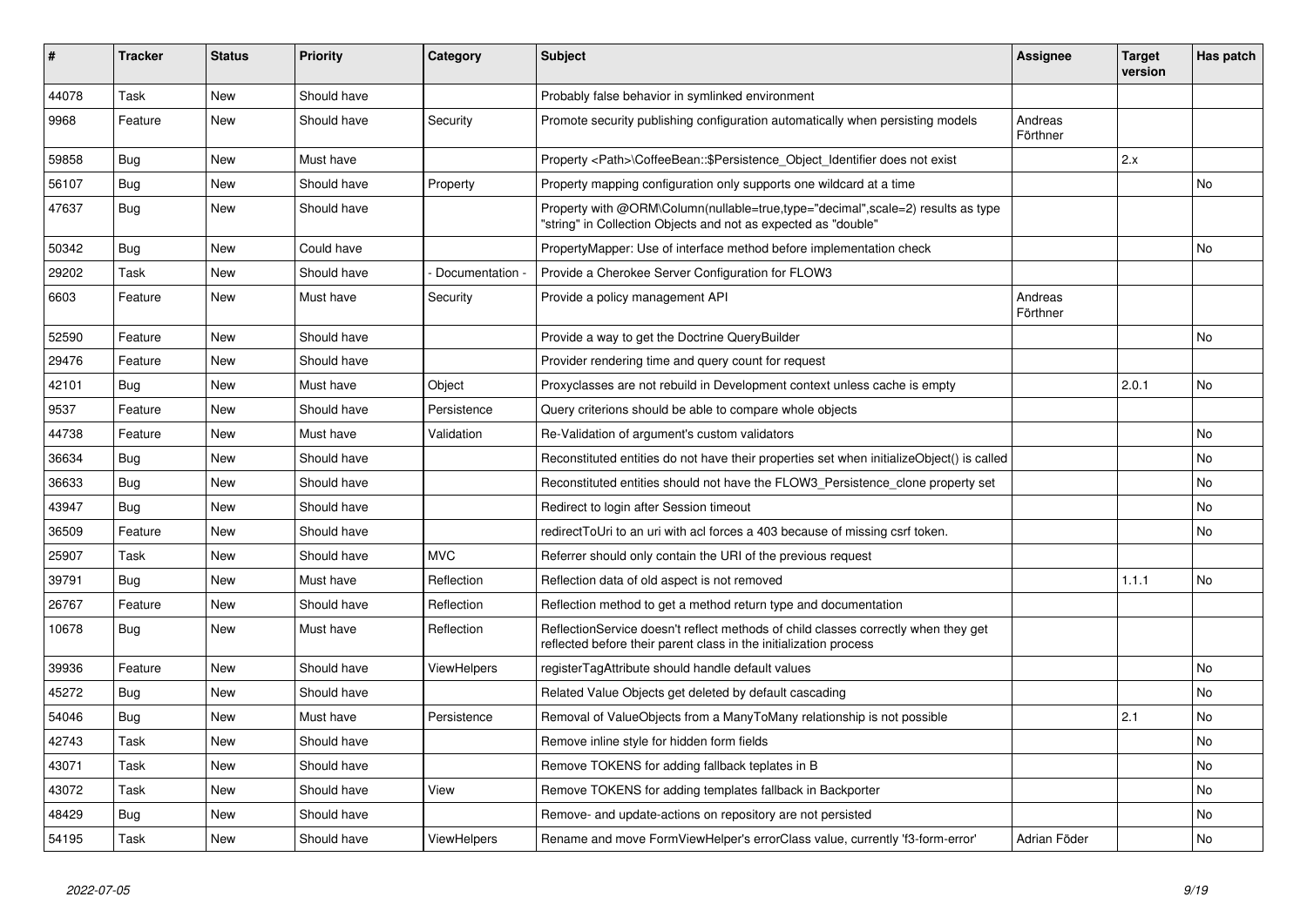| #     | <b>Tracker</b> | <b>Status</b> | <b>Priority</b> | Category      | <b>Subject</b>                                                                                           | <b>Assignee</b>     | <b>Target</b><br>version | Has patch |
|-------|----------------|---------------|-----------------|---------------|----------------------------------------------------------------------------------------------------------|---------------------|--------------------------|-----------|
| 54373 | Task           | New           | Should have     |               | Rename Arrays::removeEmptyElementsRecursively to<br>removeNullElementsRecursively                        |                     |                          |           |
| 61043 | Task           | New           | Should have     | Reflection    | Rename ClassSchema to ModelSchema                                                                        |                     |                          | No        |
| 30423 | Feature        | New           | Should have     | <b>MVC</b>    | Rendering template of other action without forward                                                       |                     |                          | No        |
| 55953 | Task           | New           | Could have      | Persistence   | Repair and streamline ValueObject support                                                                |                     |                          | No        |
| 44184 | Bug            | New           | Should have     | <b>MVC</b>    | Request arguments are not merged correctly for single object actions                                     |                     | 2.0.1                    | No.       |
| 44186 | Bug            | New           | Should have     | <b>MVC</b>    | Request does not accept custom Content-Type                                                              |                     | 2.0.1                    | No        |
| 37279 | Feature        | New           | Should have     | Property      | Request PropertyMapping                                                                                  |                     |                          | No        |
| 52938 | Bug            | New           | Should have     |               | Resource stream wrapper doesn't work with foreign package                                                |                     |                          |           |
| 38369 | Bug            | New           | Must have       | View          | Resource ViewHelpers should not fall back to request package                                             |                     |                          | No        |
| 58996 | <b>Bug</b>     | New           | Should have     |               | ResourceManager adding to persistence                                                                    |                     |                          | No        |
| 64342 | Bug            | <b>New</b>    | Should have     |               | ResourceManager->deleteResource() leaves database entry                                                  |                     |                          |           |
| 54403 | Bug            | New           | Should have     |               | Resources remade when parent record updated                                                              |                     |                          |           |
| 35420 | Suggestion     | New           | Should have     |               | Review use of try / catch in the Security Framework                                                      | Andreas<br>Förthner |                          |           |
| 62009 | <b>Bug</b>     | <b>New</b>    | Should have     |               | Rewrite URI Filename could be empty                                                                      |                     |                          |           |
| 33215 | Feature        | New           | Should have     |               | RFC: Dynamic values in ObjectAccess paths                                                                |                     |                          | No        |
| 34133 | Feature        | New           | Could have      | Property      | RFC: Handle Semicolons in Path part of URIs as Scoped Path Parameters                                    |                     |                          | No        |
| 55957 | Task           | New           | Should have     | <b>AOP</b>    | RFC: Optimize AOP proxies                                                                                |                     |                          | No        |
| 39788 | Feature        | New           | Could have      | Validation    | RFC: Repository based NotExistsValidator                                                                 |                     |                          | No        |
| 55958 | Task           | New           | Should have     |               | RFC: Use PHP 5.4 closure features for direct ObjectAccess                                                |                     |                          | No        |
| 49039 | Feature        | New           | Could have      | Log           | RFC: Use PSR-3 logger interface in Flow                                                                  |                     |                          | No        |
| 49423 | <b>Bug</b>     | New           | Must have       |               | Role name and packageKey are not accessible                                                              |                     |                          | No        |
| 54589 | Bug            | New           | Should have     | Security      | Role parent is not removed from roles MM table                                                           |                     |                          | No        |
| 49780 | <b>Bug</b>     | New           | Should have     | Security      | Roles are not synchronized                                                                               |                     |                          | No        |
| 45917 | Bug            | New           | Should have     | MVC - Routing | RoutePartHandler transliteration must be improved                                                        |                     |                          | No        |
| 44891 | Feature        | New           | Should have     | MVC - Routing | Routes should be able to enforce http/https protocol                                                     |                     |                          | No        |
| 39990 | Bug            | New           | Should have     | Core          | Same form twice in one template: hidden fields for empty values are only rendered<br>once                |                     |                          | No        |
| 32869 | Bug            | New           | Must have       | Security      | Security config tokenClass doesnt throw exception if not found the class                                 |                     |                          | No        |
| 39414 | <b>Bug</b>     | New           | Should have     | Documentation | <b>Security Documentation</b>                                                                            |                     |                          | No        |
| 8981  | Feature        | New           | Could have      |               | Security/Performance: Provide Webserver Configuration file for common webservers<br>do not use .htaccess |                     |                          |           |
| 58153 | <b>Bug</b>     | New           | Should have     | <b>AOP</b>    | Session - Scope, Property with interface annotation fails at wakeup                                      |                     | 2.1                      | No        |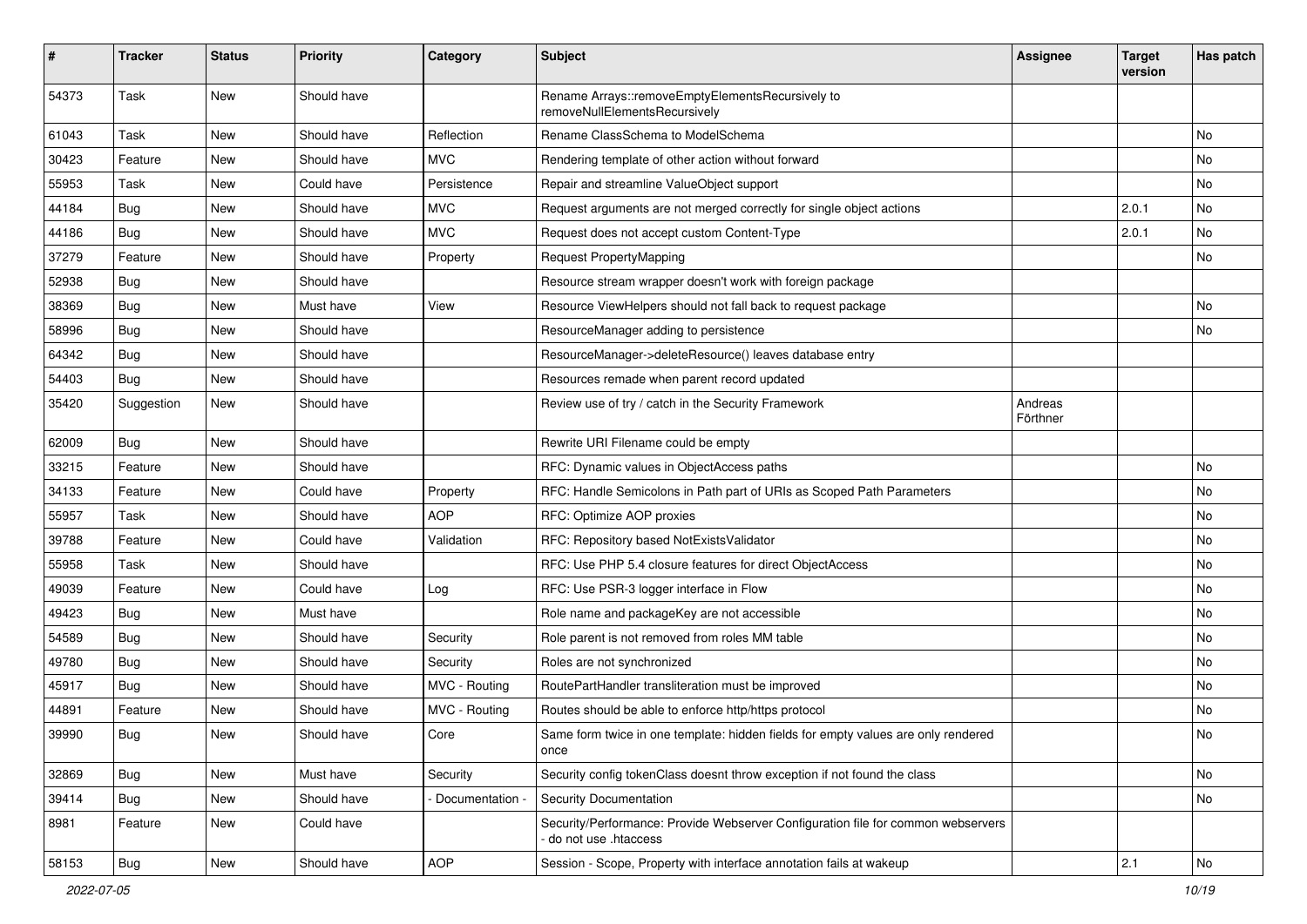| #     | <b>Tracker</b> | <b>Status</b> | <b>Priority</b> | Category      | <b>Subject</b>                                                                                                       | <b>Assignee</b>              | <b>Target</b><br>version | Has patch |
|-------|----------------|---------------|-----------------|---------------|----------------------------------------------------------------------------------------------------------------------|------------------------------|--------------------------|-----------|
| 45041 | <b>Bug</b>     | New           | Must have       | Command       | Set file permissions doesnt work                                                                                     |                              | 2.0.1                    | No        |
| 37846 | Feature        | New           | Should have     | Security      | Should be able to declare more than one controllerObjectName per requestPatterns                                     |                              |                          | No        |
| 33465 | <b>Bug</b>     | New           | Should have     | Command       | Some vital commands to recover the system fail when recovery is needed                                               |                              |                          | No        |
| 45623 | Bug            | <b>New</b>    | Should have     | Documentation | SQL error when calling TYPO3.Blog Setup controller                                                                   |                              |                          | No        |
| 56744 | Feature        | New           | Must have       |               | stay logged in                                                                                                       |                              |                          | No        |
| 38222 | Feature        | New           | Could have      | Core          | Step execution signals with concrete name                                                                            |                              |                          | No.       |
| 37473 | <b>Bug</b>     | New           | Must have       | - Testing -   | Subsequent Exceptions related to Doctrine Entity Manager makes it snap shut                                          |                              |                          | No        |
| 55719 | Feature        | New           | Could have      |               | Support additional Resource Folders                                                                                  |                              |                          | No.       |
| 3728  | Feature        | New           | Should have     | <b>MVC</b>    | Support arrays of objects as controller arguments                                                                    |                              |                          |           |
| 46371 | Feature        | New           | Should have     |               | Support compilation of static information in proxy classes                                                           | Christopher<br><b>Hlubek</b> |                          | No        |
| 41420 | Feature        | New           | Should have     | Persistence   | Support entity versioning                                                                                            |                              |                          | No        |
| 9514  | Feature        | New           | Should have     |               | Support explicit Array Arguments for ViewHelpers                                                                     |                              |                          |           |
| 9313  | Feature        | New           | Should have     | 118n          | Support for currencies                                                                                               |                              |                          | No        |
| 62292 | Major Feature  | New           | Should have     | 118n          | Support for entity translation                                                                                       |                              | 2.x                      | No        |
| 56556 | Feature        | New           | Should have     |               | support has Property and is Property                                                                                 |                              |                          | No        |
| 47273 | Feature        | <b>New</b>    | Should have     | Property      | Support mapping properties with differing types for setter and property                                              |                              |                          | No        |
| 3153  | Feature        | New           | Should have     | MVC.          | Support of action based filter rules defined by annotation.                                                          |                              |                          |           |
| 30258 | Feature        | New           | Should have     |               | Support optional package dependencies                                                                                |                              |                          |           |
| 56916 | Feature        | New           | Should have     | Http          | Support PATCH request method as of RFC5789                                                                           |                              |                          | No        |
| 45409 | Feature        | New           | Should have     | Validation    | Support validation of abstract nested properties                                                                     |                              |                          | No.       |
| 54744 | <b>Bug</b>     | New           | Should have     | Log           | System.log contains many NOTICE Flow The argument "workspace" declared in<br>pointcut does not exist in method TYPO3 |                              |                          | No        |
| 60856 | <b>Bug</b>     | New           | Must have       | ViewHelpers   | Target attribute not supported by the form viewhelper                                                                |                              |                          | Yes       |
| 47601 | <b>Bug</b>     | <b>New</b>    | Should have     |               | Template Path of Submodules contains lowercase Namespace                                                             |                              |                          |           |
| 46689 | Bug            | New           | Must have       |               | The new ClassLoader swallows Fatal Errors                                                                            | <b>Marc Neuhaus</b>          |                          | No        |
| 1856  | Feature        | New           | Should have     | Package       | The Package Manager checks dependencies between packages on each activation /<br>deactivation                        | Christopher<br>Hlubek        |                          |           |
| 52591 | Bug            | New           | Should have     |               | The Pagination Widget broken for joined objects                                                                      |                              |                          | No        |
| 46050 | Feature        | New           | Could have      | Log           | To decouple log file writing at Logger->logException                                                                 |                              |                          | No        |
| 53790 | <b>Bug</b>     | New           | Must have       |               | Translation handling in Flashmessages is inconsistent to Validation errors                                           |                              |                          |           |
| 33018 | Feature        | New           | Should have     | 118n          | Translator should support override of labels from other packages                                                     |                              |                          | No        |
| 10911 | Task           | New           | Should have     | ViewHelpers   | Tx_Fluid_ViewHelpers_Form_AbstractFormViewHelper->renderHiddenIdentityField<br>should be more reliable               |                              |                          | No        |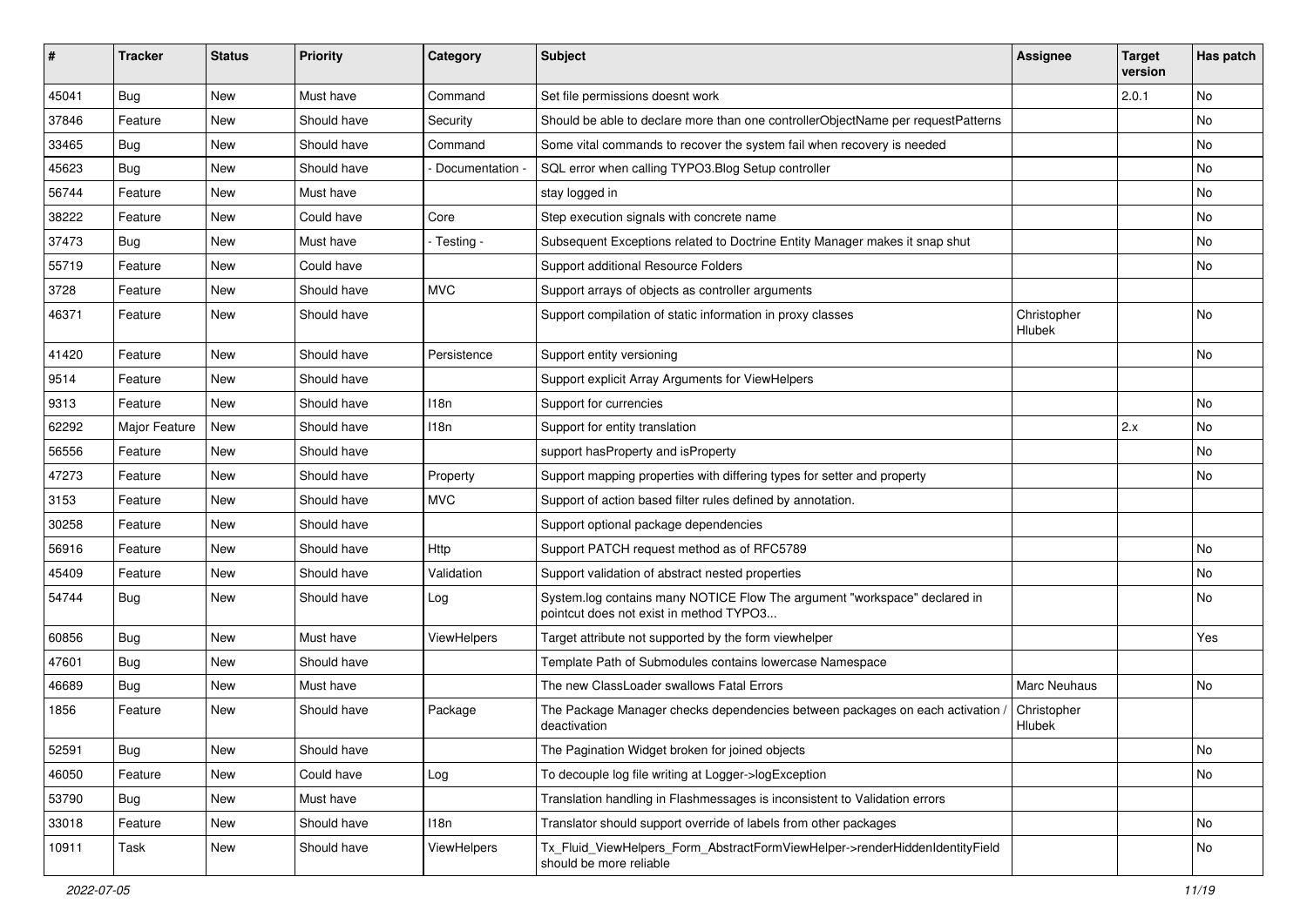| ∦     | <b>Tracker</b> | <b>Status</b> | <b>Priority</b> | Category                         | <b>Subject</b>                                                                                                                         | Assignee | <b>Target</b><br>version | Has patch |
|-------|----------------|---------------|-----------------|----------------------------------|----------------------------------------------------------------------------------------------------------------------------------------|----------|--------------------------|-----------|
| 59878 | <b>Bug</b>     | <b>New</b>    | Must have       | <b>Error Handler</b><br>Report - | TYPO3\Flow\Core\Booting\Exception\SubProcessException thrown in file<br>Scripts.php                                                    |          | 1.1.1                    | No        |
| 54381 | <b>Bug</b>     | New           | -- undefined -- | Error Handler<br>Report -        | TYPO3\Flow\Core\Booting\Exception\SubProcessException thrown in file<br>Scripts.php                                                    |          |                          | No        |
| 53851 | <b>Bug</b>     | New           | -- undefined -- | <b>Error Handler</b><br>Report - | TYPO3\Flow\Core\Booting\Exception\SubProcessException thrown in file<br>Scripts.php                                                    |          |                          | No        |
| 59747 | <b>Bug</b>     | <b>New</b>    | Should have     |                                  | TYPO3\Flow\Error\Exception thrown in file ErrorHandler.php                                                                             |          |                          | No        |
| 59140 | <b>Bug</b>     | New           | -- undefined -- | <b>Error Handler</b><br>Report - | TYPO3\Flow\Error\Exception thrown in file ErrorHandler.php                                                                             |          |                          | No        |
| 59049 | <b>Bug</b>     | New           | Should have     | Error Handler<br>Report -        | TYPO3\Flow\Error\Exception thrown in file ErrorHandler.php                                                                             |          |                          | No        |
| 52005 | <b>Bug</b>     | New           | Could have      | Error Handler<br>Report -        | TYPO3\Flow\Error\Exception thrown in file ErrorHandler.php                                                                             |          |                          | No        |
| 51704 | <b>Bug</b>     | <b>New</b>    | -- undefined -- | <b>Error Handler</b><br>Report - | TYPO3\Flow\Error\Exception thrown in file ErrorHandler.php                                                                             |          |                          | No        |
| 44361 | <b>Bug</b>     | New           | Should have     | 118n                             | TYPO3\Flow\I18n\Formatter\DatetimeFormatter - caching DATETIME type                                                                    |          | 2.0.1                    | No        |
| 58852 | Bug            | New           | Should have     | Security                         | TYPO3\Flow\Security\Exception\AccessDeniedException should clarify which action<br>fails to execute                                    |          |                          | No        |
| 49801 | <b>Bug</b>     | <b>New</b>    | -- undefined -- | <b>Error Handler</b><br>Report - | TYPO3\Flow\Security\Exception\AccessDeniedException thrown in file<br>TYPO3 Flow Security Authorization AccessDecisionVoterManager.php |          |                          | <b>No</b> |
| 52526 | <b>Bug</b>     | New           | Should have     |                                  | Unfinished programming of DateTime converter                                                                                           |          | 2.0.1                    |           |
| 34309 | Task           | <b>New</b>    | Could have      | <b>ViewHelpers</b>               | Unknown ViewHelpers cause exception - should be handled more graceful                                                                  |          |                          | <b>No</b> |
| 39096 | Bug            | New           | Should have     | Core                             | Unnecessary compile invoked in non production context?                                                                                 |          | 2.0.1                    | No.       |
| 45249 | Bug            | New           | Must have       | Documentation                    | Update composer project-create command listing                                                                                         |          |                          | <b>No</b> |
| 40854 | Task           | <b>New</b>    | Must have       | Documentation                    | Update security documentation (authentication in 1.2)                                                                                  |          | 2.0.1                    | <b>No</b> |
| 41496 | <b>Bug</b>     | New           | Must have       | Resource                         | Upload identical Resources, deleting fails                                                                                             |          |                          | No        |
| 43572 | Feature        | <b>New</b>    | Should have     |                                  | Uri should support manipulation of query arguments                                                                                     |          |                          | No        |
| 54181 | <b>Bug</b>     | <b>New</b>    | Could have      | Core                             | Use date default timezone get() instead of ini get('date.timezone')                                                                    |          |                          | Yes       |
| 37316 | Bug            | New           | Should have     | Validation                       | Use findBestMatchingLocale instead of getDefaultLocale?                                                                                |          |                          | No        |
| 35388 | Feature        | <b>New</b>    | Could have      | 118n                             | Use the current package as default for translations within controllers                                                                 |          |                          | No        |
| 3481  | Bug            | New           | Should have     | Core                             | Use ViewHelperVariableContainer in PostParseFacet                                                                                      |          |                          | No        |
| 25988 | <b>Bug</b>     | New           | Should have     | Object                           | Useless proxies are built for some classes                                                                                             |          |                          |           |
| 59357 | Bug            | New           | Should have     |                                  | Using the PackageManager directly instead of the Interface results in unexpected<br>behavior                                           |          |                          | No        |
| 46011 | Task           | <b>New</b>    | Should have     | Validation                       | Validate annotation with missing type should throw useful error                                                                        |          |                          | No        |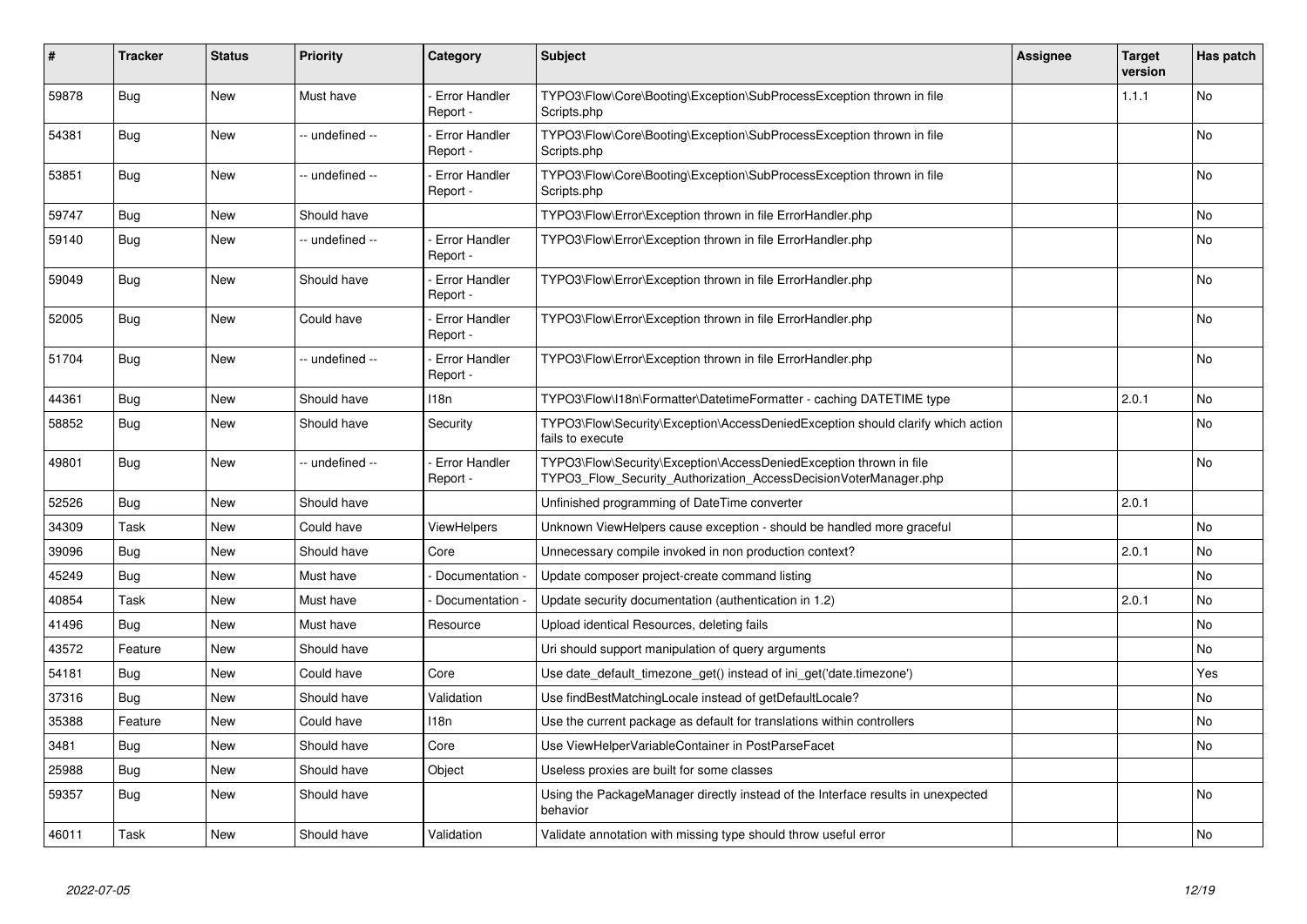| ∦     | <b>Tracker</b> | <b>Status</b> | <b>Priority</b> | Category      | <b>Subject</b>                                                                                                          | <b>Assignee</b>         | <b>Target</b><br>version | Has patch |
|-------|----------------|---------------|-----------------|---------------|-------------------------------------------------------------------------------------------------------------------------|-------------------------|--------------------------|-----------|
| 37564 | Bug            | <b>New</b>    | Should have     | Validation    | Validation of Parent Object containing properties of type ManyToOne and<br>ManyToMany to same Target                    |                         |                          | <b>No</b> |
| 64842 | Feature        | New           | Could have      |               | Validation of Property should also happen before Property Mapping.                                                      |                         |                          | No        |
| 33551 | Bug            | <b>New</b>    | Must have       | Core          | View helper values break out of a partial scope                                                                         | Sebastian<br>Kurfuerst  |                          | No        |
| 51277 | Feature        | New           | Should have     |               | ViewHelper context should be aware of actual file occurrence                                                            |                         |                          | No.       |
| 31261 | Feature        | New           | Should have     | Object        | Virtual objects - generate proxy classes for interfaces                                                                 |                         |                          | No        |
| 47951 | Feature        | New           | Should have     | Persistence   | Warn if persistence stack is not empty at the end of a get-request                                                      |                         |                          | No        |
| 43993 | Task           | <b>New</b>    | Should have     | Persistence   | Warn when no migrations are found at all during doctrine: migrate                                                       |                         |                          | No        |
| 29405 | Bug            | New           | Must have       | Session       | When storing a new entity inside the session, it will be fully serialized instead of just<br>the reference being stored |                         |                          |           |
| 8464  | Feature        | New           | Should have     | Configuration | Write settings using the ConfigurationManager                                                                           |                         |                          | No.       |
| 47818 | Bug            | New           | Must have       |               | Wrong link on Welcome screen                                                                                            |                         |                          |           |
| 52419 | Bug            | New           | Should have     |               | Wrong PHPDocs notation for default value inline f:translate viewhelper                                                  |                         | 2.0                      | <b>No</b> |
| 57796 | Bug            | New           | Should have     |               | XLIFF Fails if $id ==$ nodedata                                                                                         |                         |                          | No        |
| 44185 | <b>Bug</b>     | New           | Should have     | <b>MVC</b>    | XML body always need a root node                                                                                        |                         | 2.0.1                    | No        |
| 46318 | Feature        | New           | Should have     | Cache         | [caching framework] Extend cache interface to handle multiple entries                                                   |                         |                          | <b>No</b> |
| 39674 | <b>Bug</b>     | New           | Should have     | <b>MVC</b>    | TYPO3\FLOW3\var_dump behaves weird in controller actions doing return                                                   |                         |                          | No        |
| 51120 | Bug            | New           | Must have       | Core          | \TYPO3\Flow\Core\Booting::buildSubprocessCommand - wrong command if passed<br>more than one parameters                  |                         |                          | No        |
| 28551 | Bug            | Accepted      | Should have     |               | (v4) backport VHTest                                                                                                    | Sebastian<br>Kurfuerst  |                          | No        |
| 41727 | Bug            | Accepted      | Should have     |               | @Flow\Identity and @ORM\InheritanceType("JOINED") can't be used together                                                | Karsten<br>Dambekalns   |                          | No        |
| 39910 | Feature        | Accepted      | Should have     | Security      | Ability to query user based on roles                                                                                    |                         |                          | <b>No</b> |
| 32707 | Bug            | Accepted      | Must have       | Cache         | <b>Bad Bad FileBackend</b>                                                                                              | Karsten<br>Dambekalns   | 2.0.1                    | No        |
| 41900 | Feature        | Accepted      | Should have     | Package       | Check for duplicate PSR-0 autoload namespaces                                                                           | Christian Jul<br>Jensen |                          | No        |
| 48167 | Feature        | Accepted      | Should have     | Security      | Command line account and role browsing                                                                                  | Adrian Föder            |                          | No        |
| 27561 | Task           | Accepted      | Could have      | Documentation | Complete documentation                                                                                                  |                         |                          | No        |
| 33937 | Feature        | Accepted      | Should have     | Resource      | Convenience method to resolve public "resource://" paths                                                                | Karsten<br>Dambekalns   |                          | No        |
| 27798 | Bug            | Accepted      | Must have       | Security      | CSRF protection not working for forms in a plugin                                                                       |                         | 2.0.1                    | No        |
| 49806 | Task           | Accepted      | Should have     | 118n          | Date formatting should care about the time zone                                                                         | Adrian Föder            |                          | No        |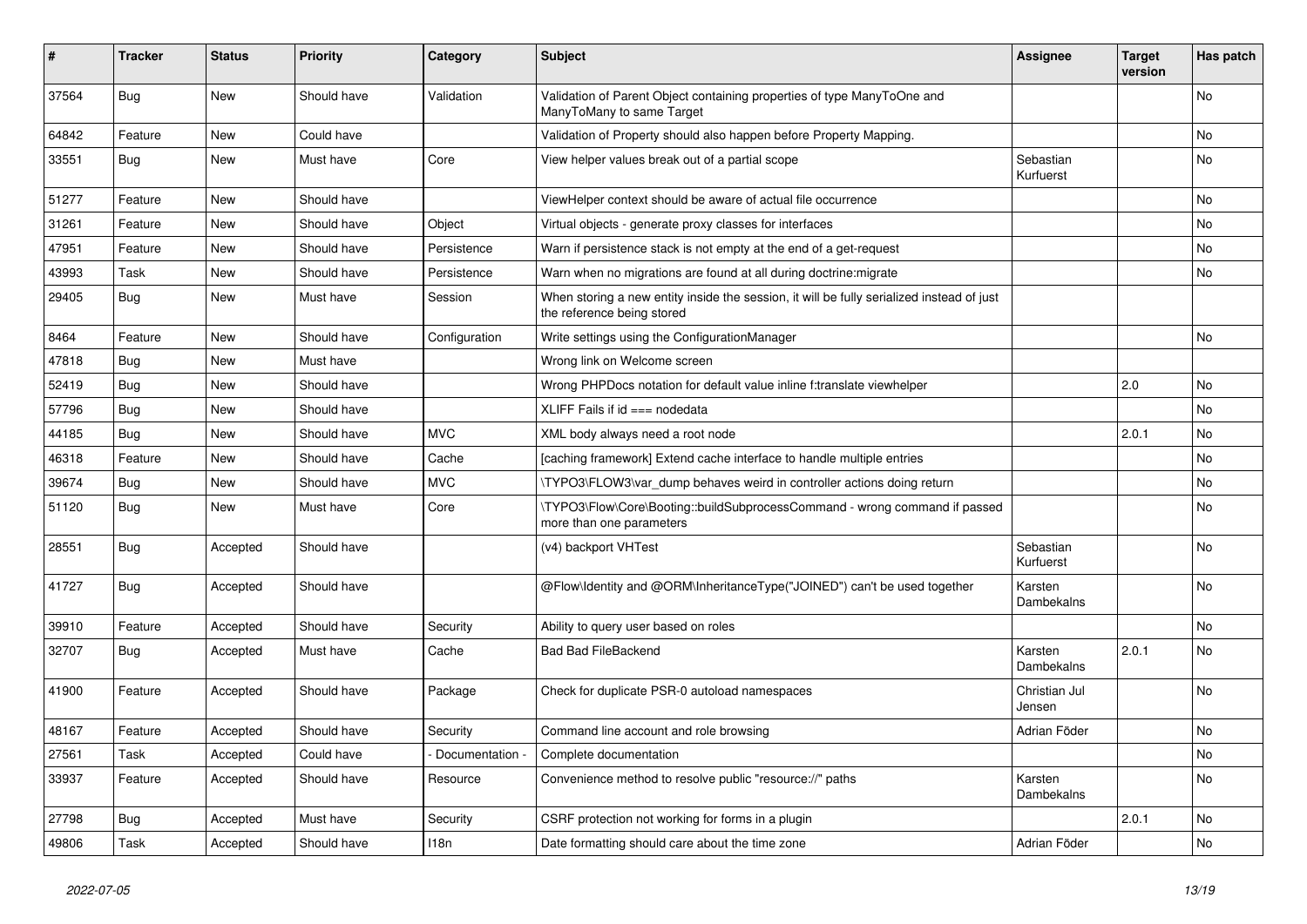| $\pmb{\#}$ | <b>Tracker</b> | <b>Status</b> | <b>Priority</b> | Category      | <b>Subject</b>                                                                               | <b>Assignee</b>        | <b>Target</b><br>version | Has patch |
|------------|----------------|---------------|-----------------|---------------|----------------------------------------------------------------------------------------------|------------------------|--------------------------|-----------|
| 26986      | Feature        | Accepted      | Should have     |               | Debug toolbar                                                                                | Christian Müller       |                          | No        |
| 44712      | Task           | Accepted      | Should have     | <b>Http</b>   | Decouple Argument-Building in the HTTP-Request-Constructor                                   |                        |                          | No        |
| 45164      | Feature        | Accepted      | Should have     |               | Define syntax for validation rules in YAML                                                   | Karsten<br>Dambekalns  |                          |           |
| 46823      | Task           | Accepted      | Should have     | Cache         | Detect APC and APCu correctly                                                                |                        |                          | <b>No</b> |
| 30890      | Feature        | Accepted      | Should have     | <b>MVC</b>    | Developer Toolbar                                                                            | Christian Müller       |                          | No        |
| 37354      | <b>Bug</b>     | Accepted      | Should have     | Persistence   | Do not apply generateValueHash() and generateUuid() if custom identifier is used             | Karsten<br>Dambekalns  |                          | No        |
| 40802      | Bug            | Accepted      | Should have     | Documentation | Documentation mistake (authentication)                                                       | Karsten<br>Dambekalns  | 1.1.1                    | <b>No</b> |
| 37212      | Feature        | Accepted      | Must have       | Http          | Edge Side Includes (ESI)                                                                     | Robert Lemke           |                          | No        |
| 33024      | <b>Bug</b>     | Accepted      | Must have       | 118n          | Exception when validating a float in a Model with the Number validator                       | Karsten<br>Dambekalns  |                          | No        |
| 43192      | Bug            | Accepted      | Should have     | Persistence   | findByIdentifier() for non-persisted objects not working for custom identifier<br>properties | Karsten<br>Dambekalns  |                          | No        |
| 32574      | <b>Bug</b>     | Accepted      | Should have     | Core          | FLOW3 enters fork bombs when using cgi-fcgi vs cli                                           | Karsten<br>Dambekalns  |                          | No        |
| 9005       | Feature        | Accepted      | Could have      |               | Fluid Template Analyzer (FTA)                                                                | Sebastian<br>Kurfuerst |                          |           |
| 3306       | Feature        | Accepted      | Should have     | <b>MVC</b>    | Flush routes cache automatically on class file modifications                                 | Robert Lemke           |                          |           |
| 6712       | Feature        | Accepted      | Should have     | <b>AOP</b>    | Implement mixin support                                                                      | Robert Lemke           |                          |           |
| 33258      | Major Feature  | Accepted      | Should have     |               | Implement support for Assetic                                                                |                        |                          | <b>No</b> |
| 36840      | Task           | Accepted      | Should have     | 118n          | Improve exception for wrong locales                                                          | Karsten<br>Dambekalns  |                          | <b>No</b> |
| 58773      | Bug            | Accepted      | Should have     | MVC - Routing | Improve NoMatchingRouteException                                                             | Bastian<br>Waidelich   |                          | <b>No</b> |
| 37372      | Feature        | Accepted      | Should have     | Persistence   | Inheritance in ORM should be configured automatically                                        | Karsten<br>Dambekalns  |                          | No.       |
| 32425      | <b>Bug</b>     | Accepted      | Must have       | Security      | IpAddressRange methods not completly implemented                                             | Karsten<br>Dambekalns  |                          | Yes       |
| 47859      | Task           | Accepted      | Should have     | Security      | Logging: Do not log all decisions in \TYPO3\Flow\Security\Aspect\LoggingAspect               | Robert Lemke           |                          | <b>No</b> |
| 44375      | Task           | Accepted      | Should have     | Persistence   | Make all persistence reads go through repositories                                           | Karsten<br>Dambekalns  |                          | No        |
| 36715      | Feature        | Accepted      | Should have     | Persistence   | Make simultaneous use of multiple persistence backends possible                              | Karsten<br>Dambekalns  |                          | No        |
| 41029      | <b>Bug</b>     | Accepted      | Should have     | Security      | Method security is also evaluating abstract classes                                          | Karsten<br>Dambekalns  |                          | No        |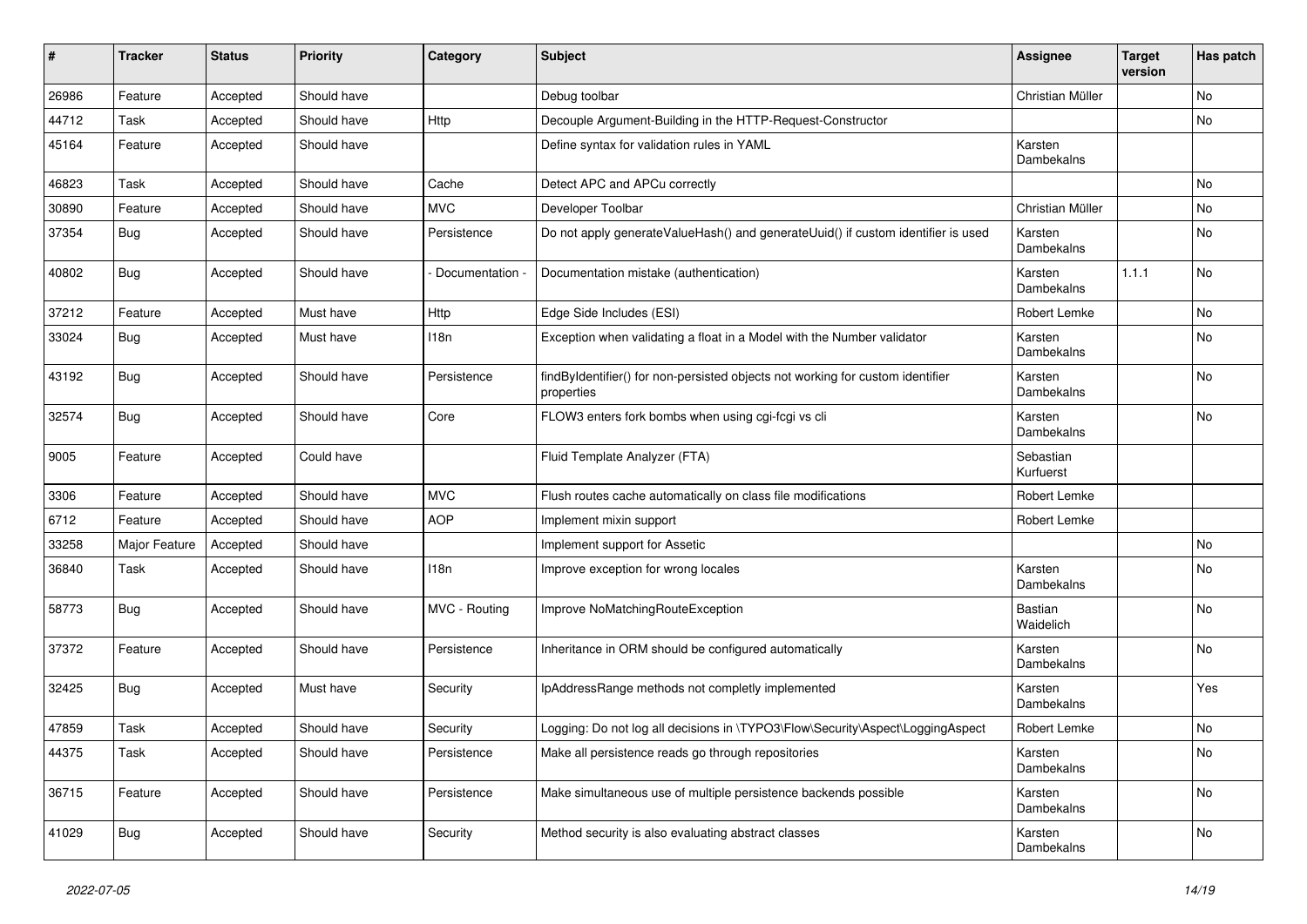| $\pmb{\#}$ | <b>Tracker</b> | <b>Status</b> | <b>Priority</b> | Category      | Subject                                                                                                              | <b>Assignee</b>        | <b>Target</b><br>version | Has patch |
|------------|----------------|---------------|-----------------|---------------|----------------------------------------------------------------------------------------------------------------------|------------------------|--------------------------|-----------|
| 39609      | Feature        | Accepted      | Should have     | Migrations -  | <b>Migration Version</b>                                                                                             | Karsten<br>Dambekalns  |                          | <b>No</b> |
| 43190      | Bug            | Accepted      | Should have     | Persistence   | Misleading exception message for incompatible database structure                                                     | Karsten<br>Dambekalns  | 2.0.1                    | No        |
| 38004      | Bug            | Accepted      | Should have     | Documentation | Missing CheatSheet folder for Getting Started manual                                                                 | Karsten<br>Dambekalns  | 1.1.1                    | No        |
| 40555      | Feature        | Accepted      | Must have       | Core          | Missing command arguments parameter in<br>Core\Booting\Scripts::executeCommand()                                     | Karsten<br>Dambekalns  |                          | Yes       |
| 44396      | Task           | Accepted      | Should have     | Persistence   | Move Doctrine ORM integration onto own namespace                                                                     | Karsten<br>Dambekalns  |                          | No        |
| 34674      | Feature        | Accepted      | Should have     | <b>MVC</b>    | NotFoundView is not injected in ActionController                                                                     | Robert Lemke           |                          | No        |
| 47331      | Bug            | Accepted      | Must have       | Object        | ObjectManager shutdown with Dependency Injection Proxy causes fatal errors                                           |                        | 2.0.1                    | No        |
| 13559      | Bug            | Accepted      | Should have     | Persistence   | ObjectSerializer failes with persistent objects within arrays                                                        | Karsten<br>Dambekalns  |                          | No        |
| 5933       | Feature        | Accepted      | Should have     | ViewHelpers   | Optional section rendering                                                                                           | Sebastian<br>Kurfuerst |                          | No.       |
| 46974      | Bug            | Accepted      | Should have     | Object        | Original and Proxy class in one file makes it difficult to reach 100% code coverage<br>for functional tests          | Christian Müller       |                          | <b>No</b> |
| 38038      | Task           | Accepted      | Should have     | Documentation | Proofread FLOW3 manual                                                                                               | Ryan J. Peterson       |                          | No.       |
| 34879      | Bug            | Accepted      | Must have       | Persistence   | Proxied object is not update()able                                                                                   | Karsten<br>Dambekalns  |                          | No        |
| 39253      | Feature        | Accepted      | Should have     | Resource      | Remove mirroring mode option and code                                                                                | Karsten<br>Dambekalns  |                          | No        |
| 50395      | Bug            | Accepted      | Should have     | MVC - Routing | Route cache caches routes for non dispatchable requests                                                              | Bastian<br>Waidelich   |                          | No.       |
| 44314      | Task           | Accepted      | Must have       | Security      | slightly file permissions for /Configuration/* and /Data/Persistent/EncryptionKey                                    | Karsten<br>Dambekalns  |                          | No.       |
| 39699      | Bug            | Accepted      | Should have     | Cache         | SQL DDL for TYPO3\FLOW3\Cache\Backend\PdoBackend                                                                     | Karsten<br>Dambekalns  |                          | No.       |
| 36800      | Task           | Accepted      | Should have     | Resource      | Streamline Resource object API                                                                                       | Robert Lemke           |                          | No        |
| 26765      | Feature        | Accepted      | Should have     | Reflection    | Support class schema features for every reflected class                                                              | Karsten<br>Dambekalns  |                          | No        |
| 32106      | Feature        | Accepted      | Should have     | Property      | Support for Object source in PropertyMapper                                                                          |                        |                          | Yes       |
| 4146       | Feature        | Accepted      | Should have     | Validation    | Support typed parameters for validation                                                                              | Karsten<br>Dambekalns  |                          |           |
| 3588       | Feature        | Accepted      | Should have     | Object        | Support value objects in the Object Factory                                                                          | Robert Lemke           |                          |           |
| 45253      | Task           | Accepted      | Must have       | Security      | Throw exception in PointcutMethodNameFilter if given method's argument does not<br>match the actual method signature | Christian Müller       |                          | No        |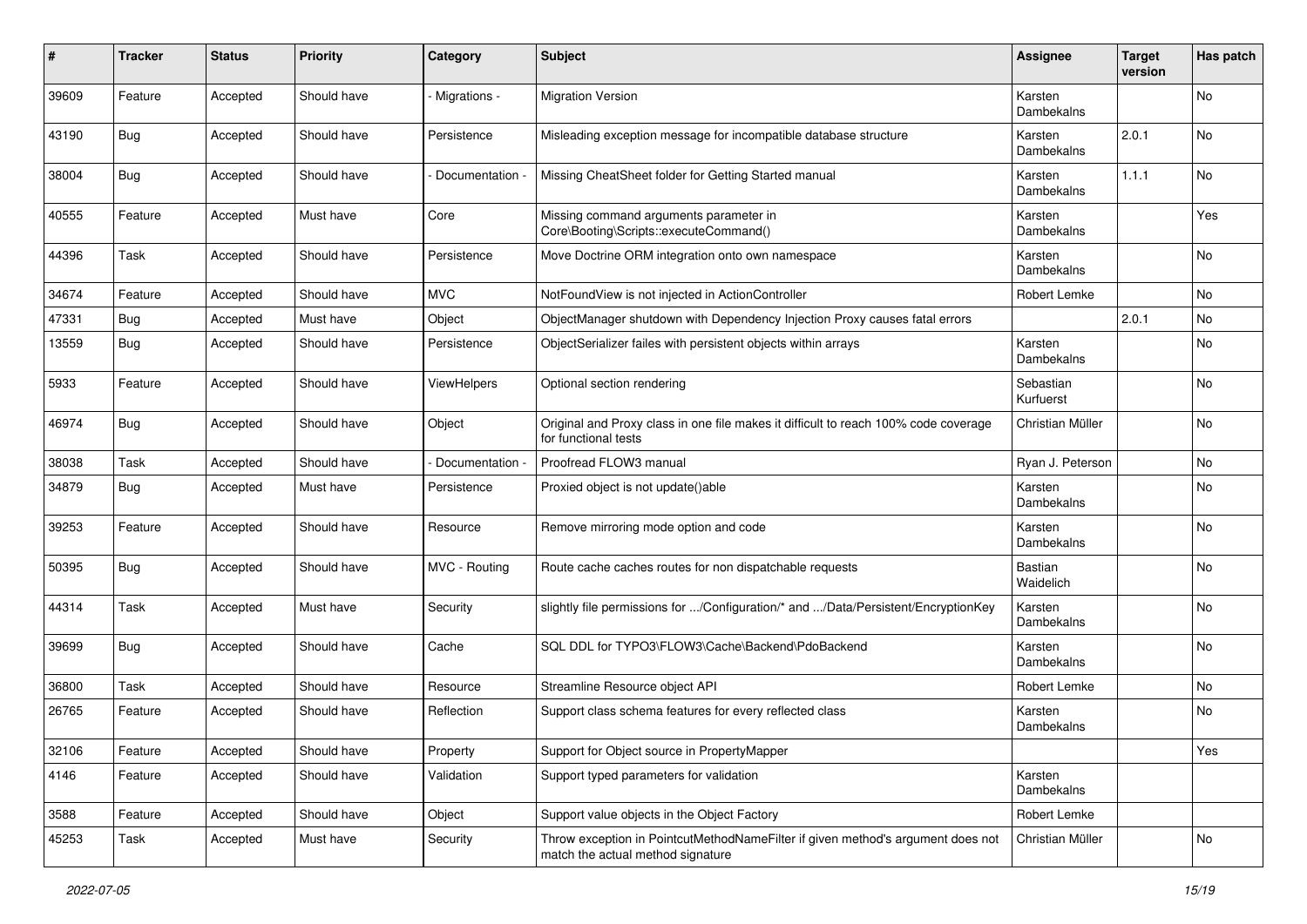| $\vert$ # | <b>Tracker</b> | <b>Status</b>            | <b>Priority</b> | Category      | <b>Subject</b>                                                                              | <b>Assignee</b>             | <b>Target</b><br>version | Has patch |
|-----------|----------------|--------------------------|-----------------|---------------|---------------------------------------------------------------------------------------------|-----------------------------|--------------------------|-----------|
| 53350     | Bug            | Accepted                 | Should have     | MVC - Routing | Trying to create a Link in an Template in CLI Context should provide a helpful<br>exception | <b>Bastian</b><br>Waidelich |                          | <b>No</b> |
| 45405     | <b>Bug</b>     | Accepted                 | Should have     | MVC - Routing | Uncaught Exception in DynamicRoutePart                                                      | Bastian<br>Waidelich        |                          | No        |
| 3305      | Feature        | Accepted                 | Must have       | <b>MVC</b>    | Unmodified objects retrieved from a repository should not be validated in the<br>controller | Robert Lemke                |                          | No        |
| 32873     | <b>Bug</b>     | Accepted                 | Must have       |               | Value changes for logged in account are not persisted due to session serialization          | Karsten<br>Dambekalns       |                          | No        |
| 29387     | Feature        | <b>Needs</b><br>Feedback | Should have     | Security      | A token with wrong credentials should throw an exception                                    | Andreas<br>Förthner         |                          |           |
| 28319     | <b>Bug</b>     | Needs<br>Feedback        | Should have     | Security      | Access denied will be logged at the wrong location in nested calls                          |                             |                          | <b>No</b> |
| 40418     | Feature        | Needs<br>Feedback        | Could have      | Session       | Add an option to flow3:cache:flush thats keeps user sessions active                         |                             |                          | No        |
| 27379     | <b>Bug</b>     | Needs<br>Feedback        | Must have       |               | add check to clear the database at tearDown in testing                                      |                             |                          | <b>No</b> |
| 43082     | Feature        | Needs<br>Feedback        | Should have     |               | Add CLI support for scaffolding models, views, controller                                   |                             |                          | No        |
| 26943     | Feature        | Needs<br>Feedback        | Should have     | 118n          | Add i18n support to domain models                                                           | Karsten<br>Dambekalns       |                          | <b>No</b> |
| 3312      | Feature        | Needs<br>Feedback        | Should have     | Log           | Allow for easy logging by annotations                                                       | Robert Lemke                |                          |           |
| 45851     | Feature        | Needs<br>Feedback        | Could have      |               | Allow referencing environment variables in Settings yaml                                    | Adrian Föder                |                          | No        |
| 47339     | Feature        | Needs<br>Feedback        | Could have      | Http          | Allow RequestHandlers to get the current Request injected                                   | Alexander Berl              |                          | No        |
| 50080     | <b>Bug</b>     | Needs<br>Feedback        | Should have     | Core          | Broken concept for CLI/Web separation                                                       | Karsten<br>Dambekalns       |                          | No        |
| 3291      | Feature        | Needs<br>Feedback        | Should have     |               | Cacheable viewhelpers                                                                       |                             |                          | No        |
| 28016     | <b>Bug</b>     | Needs<br>Feedback        | Should have     | Persistence   | Cascade remove of cleared ArrayCollection                                                   | Karsten<br>Dambekalns       |                          | No        |
| 30933     | Feature        | Needs<br>Feedback        | Should have     | Persistence   | Check for unique constraints on add()                                                       | Karsten<br>Dambekalns       |                          | No        |
| 41414     | Task           | Needs<br>Feedback        | Should have     | Package       | Check packageKey naming / file structure below Packages/Vendor                              |                             |                          | No        |
| 36662     | Bug            | Needs<br>Feedback        | Should have     | ViewHelpers   | Checked state isn't always correct when property is collection                              | Kevin Ulrich<br>Moschallski | 1.1.1                    | No        |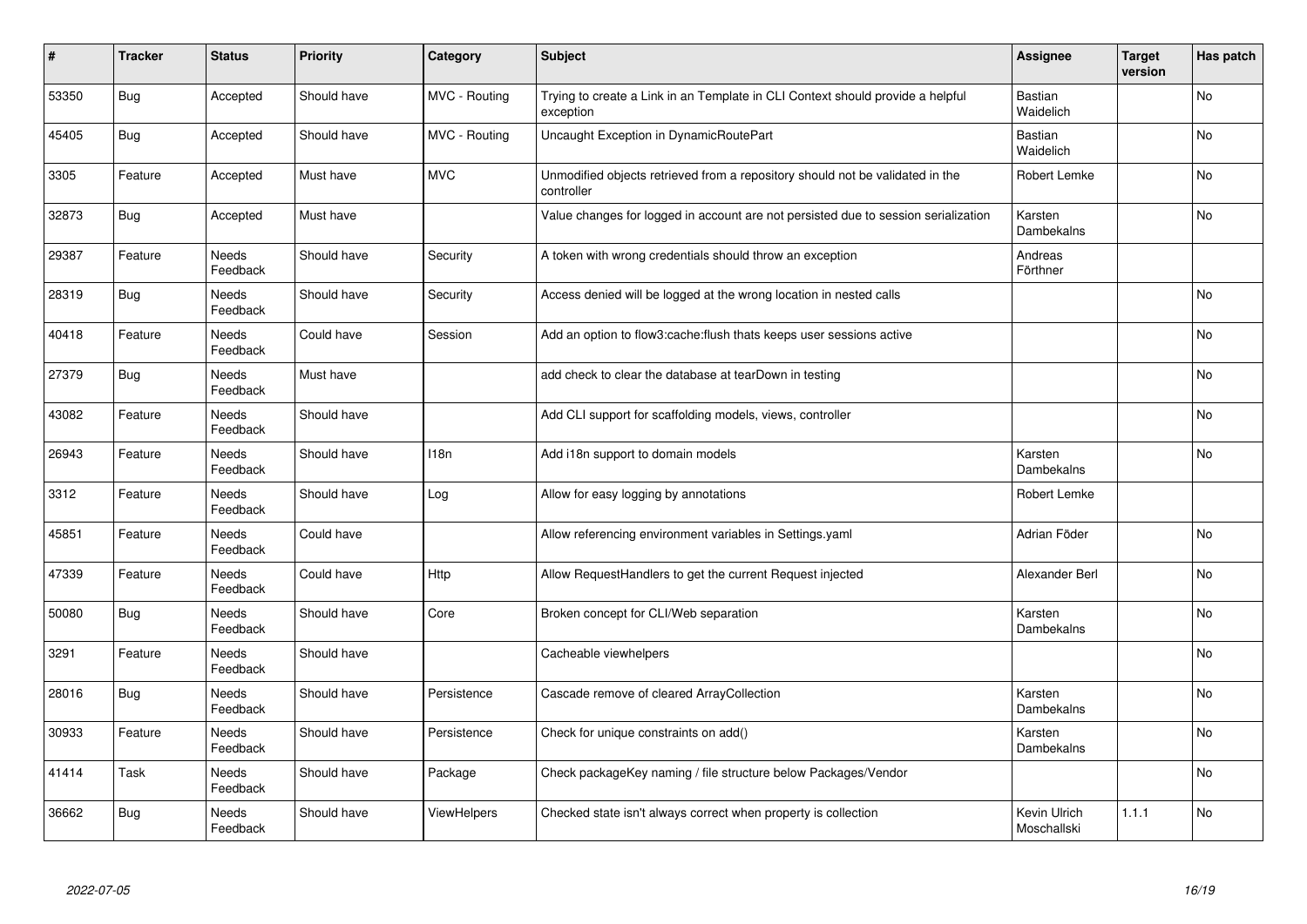| $\vert$ # | <b>Tracker</b> | <b>Status</b>            | <b>Priority</b> | Category         | <b>Subject</b>                                                                                               | Assignee                    | <b>Target</b><br>version | Has patch |
|-----------|----------------|--------------------------|-----------------|------------------|--------------------------------------------------------------------------------------------------------------|-----------------------------|--------------------------|-----------|
| 50130     | <b>Bug</b>     | <b>Needs</b><br>Feedback | Should have     |                  | Different fallback for php.exe on windows                                                                    |                             |                          |           |
| 45345     | Feature        | Needs<br>Feedback        | Should have     |                  | Easy to use comments for fluid that won't show in output                                                     |                             |                          |           |
| 46289     | <b>Bug</b>     | Needs<br>Feedback        | Should have     | View             | Enable Escaping Interceptor in XML request format                                                            |                             | 2.0.1                    | No        |
| 47236     | Bug            | Needs<br>Feedback        | Should have     |                  | Error at offset 6279 of 6338                                                                                 |                             |                          | <b>No</b> |
| 40410     | <b>Bug</b>     | Needs<br>Feedback        | Should have     | Cache            | Exception when using Apc, Memcached of Redis cache backend for reflection status<br>and object configuration | Karsten<br>Dambekalns       |                          | No        |
| 32607     | Feature        | Needs<br>Feedback        | Should have     | 118 <sub>n</sub> | Export localized strings for JS consumption                                                                  | Karsten<br>Dambekalns       |                          | No        |
| 58862     | Bug            | Needs<br>Feedback        | Should have     | ViewHelpers      | FormViewHelper doesn't accept NULL as value for \$arguments                                                  | Bastian<br>Waidelich        |                          | Yes       |
| 41533     | Bug            | Needs<br>Feedback        | Should have     |                  | Ignored object-validation in editAction when redirecting back from updateAction                              |                             |                          | No        |
| 58494     | Bug            | Needs<br>Feedback        | Must have       | MVC - Routing    | Inifinite redirects if index.php presents in URI                                                             | <b>Bastian</b><br>Waidelich |                          | No        |
| 9861      | Feature        | Needs<br>Feedback        | Should have     | Log              | Leave logging up and running as long as possible                                                             |                             |                          | No        |
| 8491      | Task           | Needs<br>Feedback        | Should have     | ViewHelpers      | link.action and uri.action differ in absolute argument                                                       | Karsten<br>Dambekalns       |                          | No        |
| 33394     | Feature        | Needs<br>Feedback        | Should have     | Core             | Logical expression parser for BooleanNode                                                                    | Tobias Liebig               |                          | No        |
| 48296     | Task           | Needs<br>Feedback        | Should have     |                  | Missing method in ExceptionHandlerInterface                                                                  |                             |                          | No        |
| 40824     | Bug            | Needs<br>Feedback        | Should have     |                  | Modified action controller methods not detected properly                                                     | Andreas<br>Förthner         |                          | No        |
| 33628     | <b>Bug</b>     | Needs<br>Feedback        | Must have       | ViewHelpers      | Multicheckboxes (multiselect) for Collections don't work                                                     | Christian Müller            |                          | No        |
| 37302     | Bug            | Needs<br>Feedback        | Should have     | Validation       | NumberValidator                                                                                              | Carsten Bleicker            |                          | <b>No</b> |
| 27721     | <b>Bug</b>     | Needs<br>Feedback        | Should have     | Resource         | Permissions of uploaded resources not correct                                                                | Karsten<br>Dambekalns       |                          | No        |
| 31484     | Feature        | Needs<br>Feedback        | Could have      |                  | possibility to modify inner workings of proxy class builder                                                  |                             |                          | No        |
| 34134     | Bug            | Needs<br>Feedback        | Should have     | Property         | PropertyMapper throws unnecessary exception                                                                  | Christian Müller            |                          | Yes       |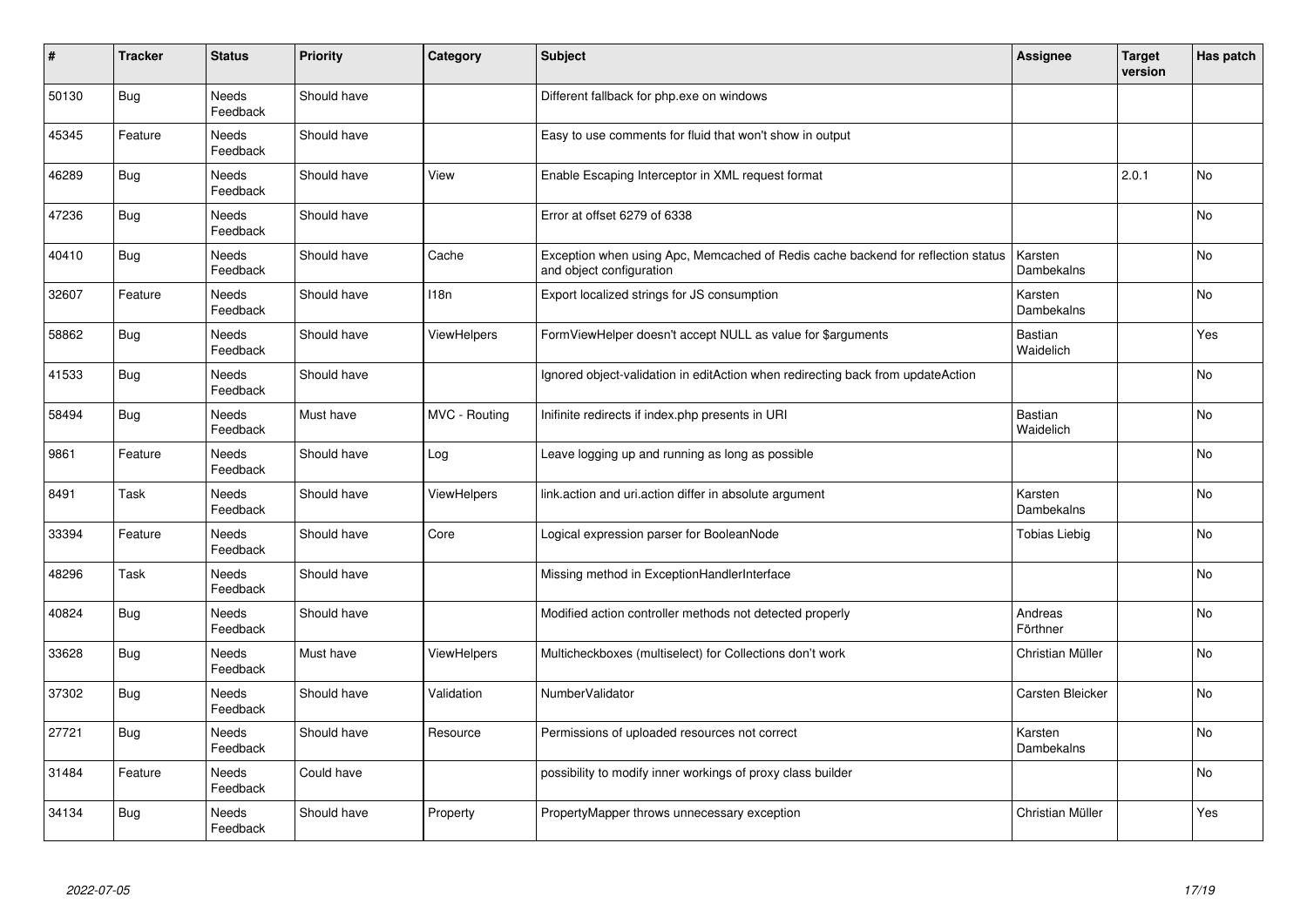| $\pmb{\#}$ | <b>Tracker</b> | <b>Status</b>       | <b>Priority</b> | Category        | <b>Subject</b>                                                                                                               | <b>Assignee</b>              | <b>Target</b><br>version | Has patch |
|------------|----------------|---------------------|-----------------|-----------------|------------------------------------------------------------------------------------------------------------------------------|------------------------------|--------------------------|-----------|
| 28074      | Feature        | Needs<br>Feedback   | Should have     |                 | Provide a shell script that installs Phoenix or FLOW3 from git                                                               | Markus Bucher                |                          | No        |
| 29258      | Feature        | Needs<br>Feedback   | Should have     |                 | Provide a way to override classes by environment                                                                             |                              |                          | No        |
| 2817       | Feature        | Needs<br>Feedback   | Should have     | <b>MVC</b>      | Provide safeguard for preventing multiple submits of a form                                                                  |                              |                          | No        |
| 47858      | <b>Bug</b>     | Needs<br>Feedback   | Should have     | Package         | Remove .htaccess from Composer Installer Essentials                                                                          | Christopher<br>Hlubek        | 2.0.1                    | No        |
| 43930      | Task           | Needs<br>Feedback   | Should have     |                 | Remove canRender() completely?!                                                                                              | Sebastian<br>Kurfuerst       |                          | No        |
| 42888      | Bug            | Needs<br>Feedback   | Should have     | Resource        | ResourceManager chokes on non existing files                                                                                 |                              |                          | No        |
| 8989       | Feature        | Needs<br>Feedback   | Could have      | View            | Search path for fluid template files                                                                                         |                              |                          | No        |
| 46210      | Bug            | Needs<br>Feedback   | Should have     | Session         | securityContext->getParty() in the initializeObject() method of a session-Scope<br>object throws exception on second request |                              |                          | No        |
| 44203      | Bug            | Needs<br>Feedback   | Should have     | Session         | Session implementation is still racy                                                                                         | Robert Lemke                 | 2.0.1                    | No        |
| 46091      | Task           | Needs<br>Feedback   | Should have     |                 | Show source file name and position on exceptions during parsing                                                              |                              |                          | No        |
| 38216      | Bug            | Needs<br>Feedback   | Should have     |                 | Static method calls in reflected classes refer to _Original class                                                            |                              |                          | No        |
| 11039      | <b>Bug</b>     | Needs<br>Feedback   | Must have       |                 | Static object container injects properties to result of factory object                                                       |                              |                          | No        |
| 28399      | Feature        | Needs<br>Feedback   | Should have     | Validation      | Validation message and code should be configurable for bundled validators                                                    |                              |                          | No        |
| 27322      | Feature        | On Hold             | Should have     |                 | Add support for Appserver-in-PHP, which could result in much faster executions.                                              | Christopher<br><b>Hlubek</b> |                          | No        |
| 27088      | Bug            | On Hold             | Should have     | Object          | initializeObject() is called too early when reconstructing entities                                                          |                              |                          | No        |
| 6601       | Task           | On Hold             | Could have      | Security        | Introduce a new roles definition syntax including runtime constraints                                                        | Andreas<br>Förthner          |                          |           |
| 28052      | Feature        | On Hold             | Should have     | Security        | Possibility to enable or disable accounts                                                                                    | Julian Kleinhans             |                          | No        |
| 31339      | Task           | On Hold             | Could have      | Documentation - | Search                                                                                                                       |                              |                          | No        |
| 37227      | Bug            | On Hold             | Must have       | Session         | securityContext->getParty is not available in widget context                                                                 |                              |                          | No        |
| 35868      | <b>Bug</b>     | On Hold             | Must have       | Environment     | Unstable condition in Utility\Environment                                                                                    | Karsten<br>Dambekalns        |                          | No        |
| 51239      | <b>Bug</b>     | <b>Under Review</b> | Must have       | Core            | AbstractViewHelper use incorrect method signature for "\$this->systemLogger->log()"                                          | Adrian Föder                 |                          | Yes       |
| 46257      | Feature        | <b>Under Review</b> | Should have     | Core            | Add escape sequence support for Fluid                                                                                        |                              |                          | No        |